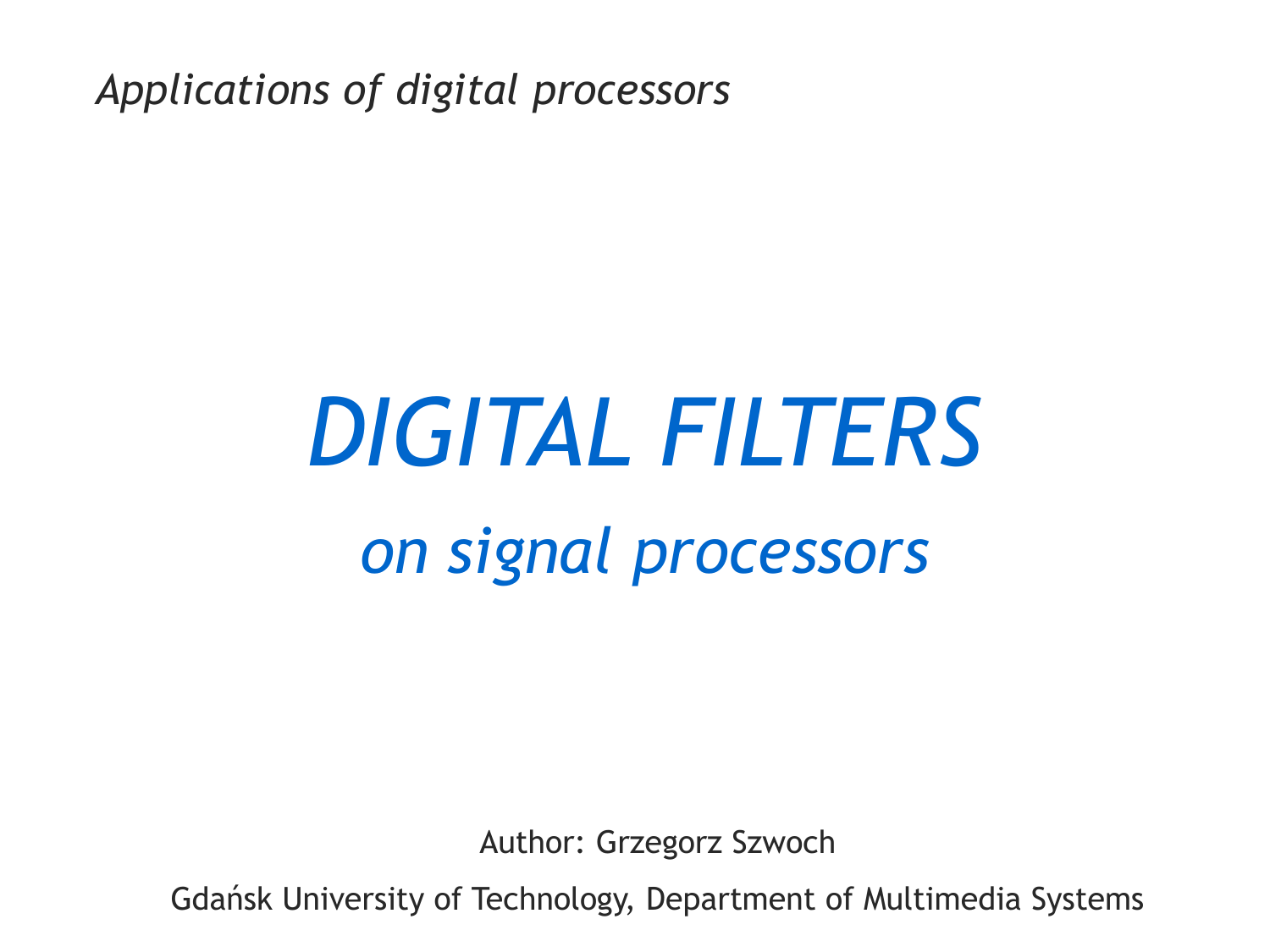#### *Introduction*

- Digital filters are basic algorithms that are implemented on digital signal processors.
- Two types of digital filters are used:
	- finite impulse response FIR ("convolutional"),
	- infinite impulse response IIR (recursive).
- Both types are used in practice.
- **Theory on FIR and IIR filters was presented in the Sound and** *image processing* course lecture and it will not be repeated here.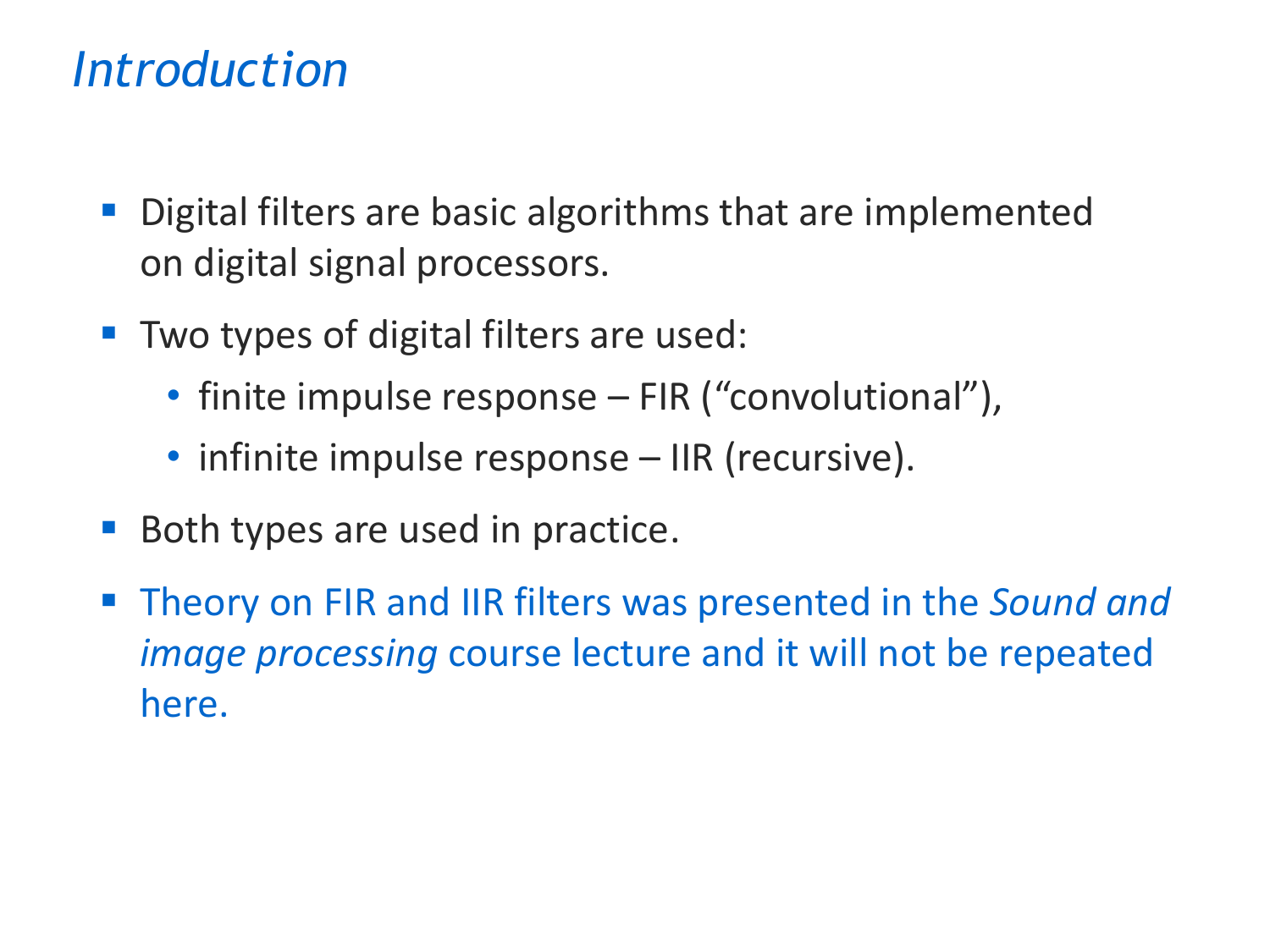## *FIR filters*

Digital finite impulse response (FIR) filters:

- the latest *N* signal samples (*x*) are multiplied by the filter coefficients (*b*),
- the results of multiplication are summed up and sent to the filter output (*y*)*.*

$$
y(n) = b_0 x(n) + b_1 x(n-1) + b_2 x(n-2) + \dots + b_N x(n-N)
$$

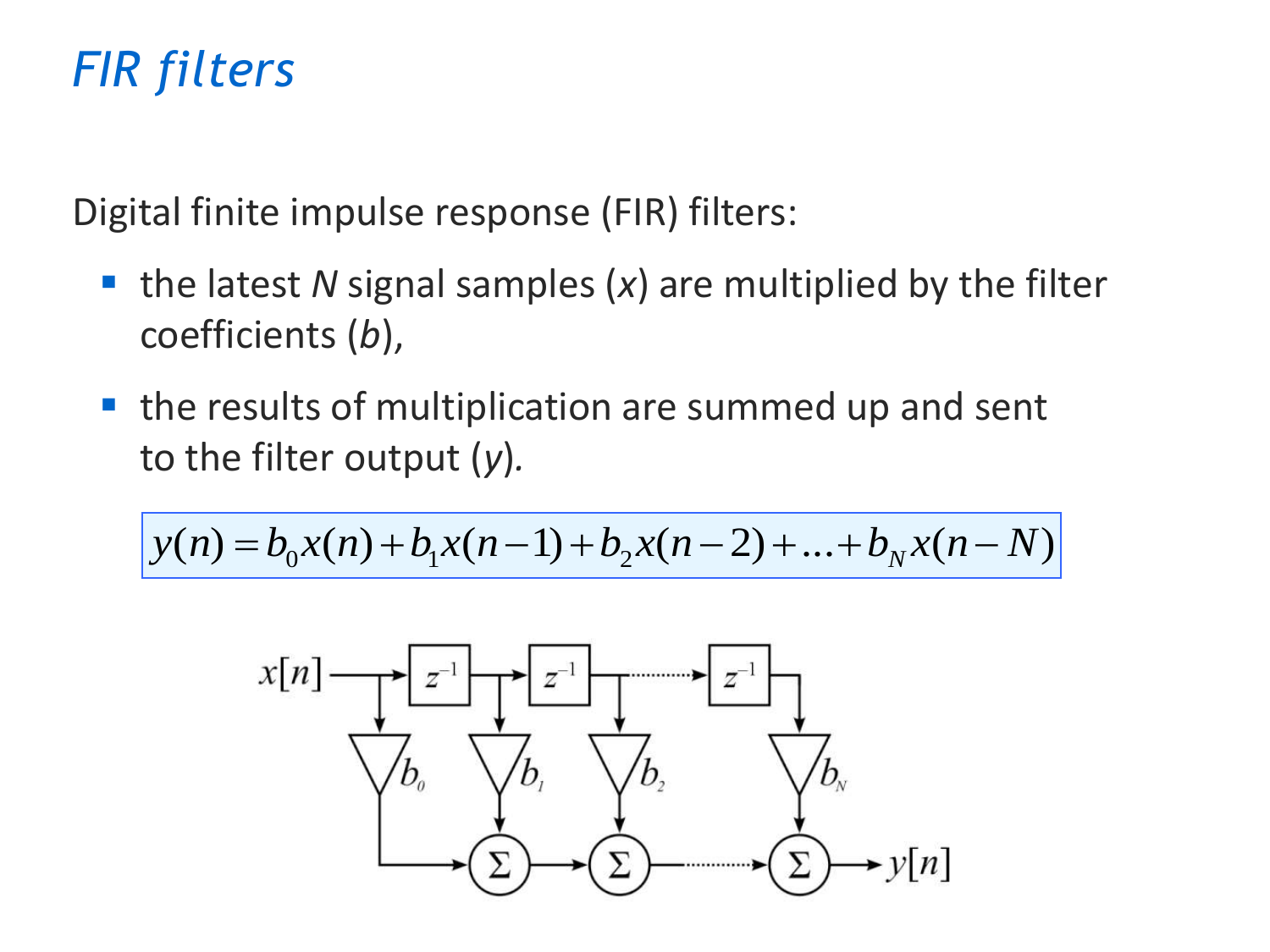# *FIR filter design*

- We decide on the filter response (e.g. lowpass), cut-off frequency (e.g. 4 kHz), minimum attenuation (e.g. 40 dB), width of the transition band (or filter length).
- We compute (floating point) filter coefficients using software (Matlab, Python/SciPy), using one of available methods (windowing, Parks-McClellan).
- $\blacksquare$  We check the filter gain in the passband  $-$  it should be close to one. We normalize the filter gain if needed (for lowpass filters: we divide the coefficients by the sum of all coefficients).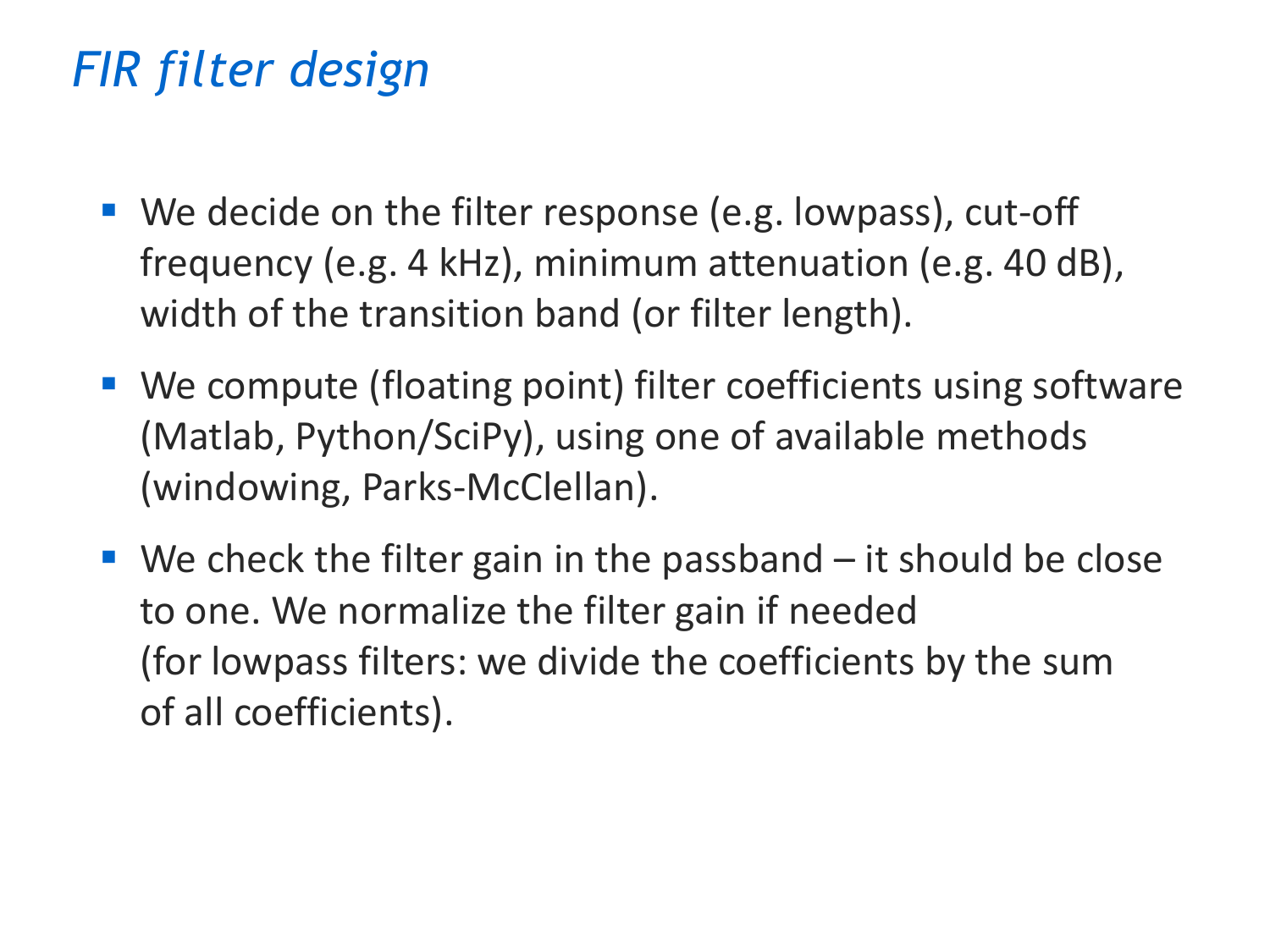## *Filter coefficients on a fixed-point DSP*

- The filter coefficients are calculated as floating-point numbers.
- If we use a fixed-point DSP, the coefficients must be quantized and written in Q15 format.
- We multiply the coefficients by 32768 and round them.
- We need to check the gain. If the gain exceeds the range (for low-pass filter: sum of coefficients exceeds 32767), we need to reduce the gain. For example, we can multiply the coefficients by a lower number, e.g. 32760.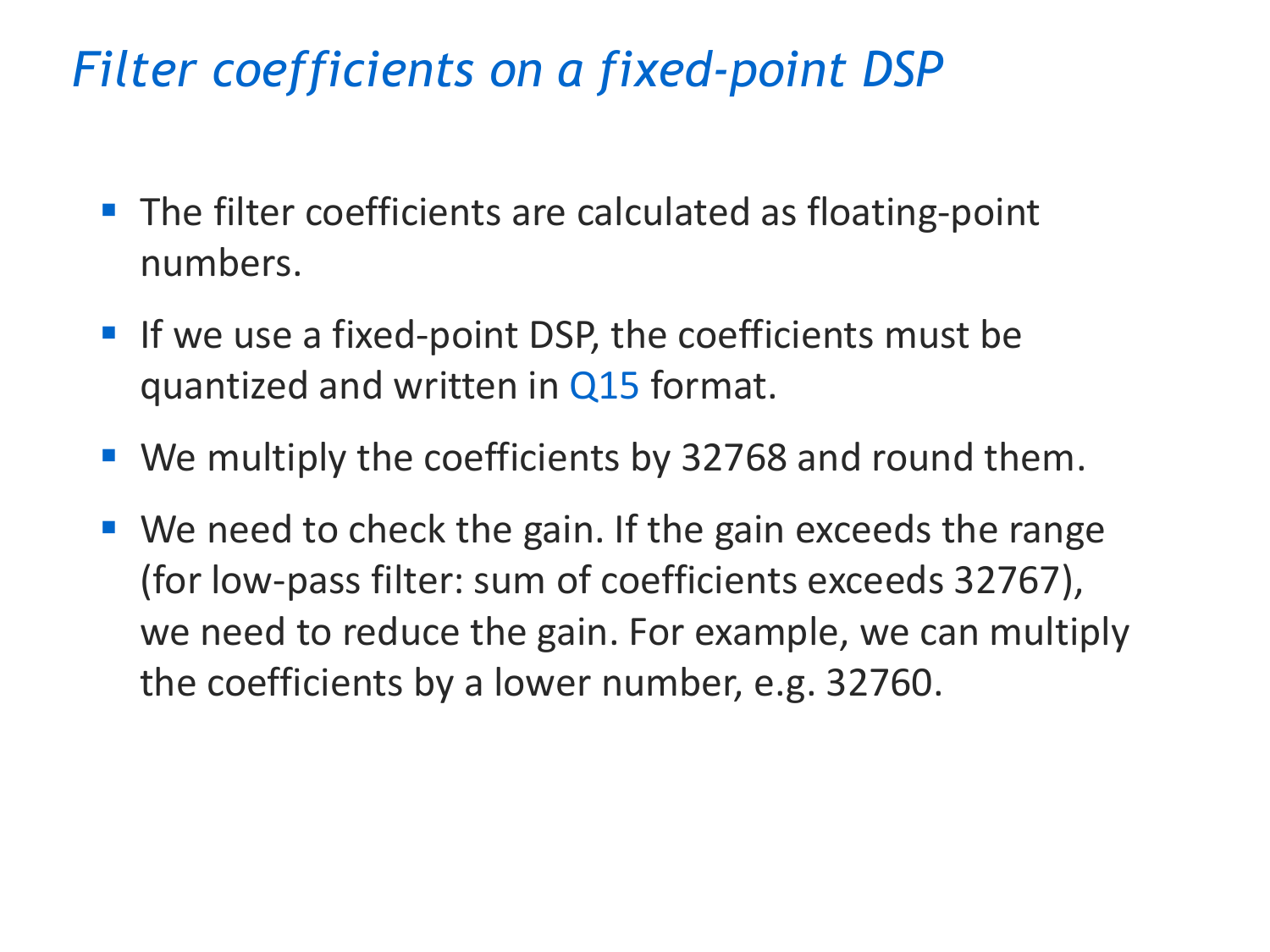## *Quantization of coefficients*

- When we convert the coefficients to Q15, we perform quantization – we use the nearest value that has a representation in the Q15 format.
- A difference between real and quantized values has a form of a quantization noise.
- We get slightly different filter than the designed one.
- In floating-point DSPs, the quantization effect is still present, but it has much lower influence on the results.

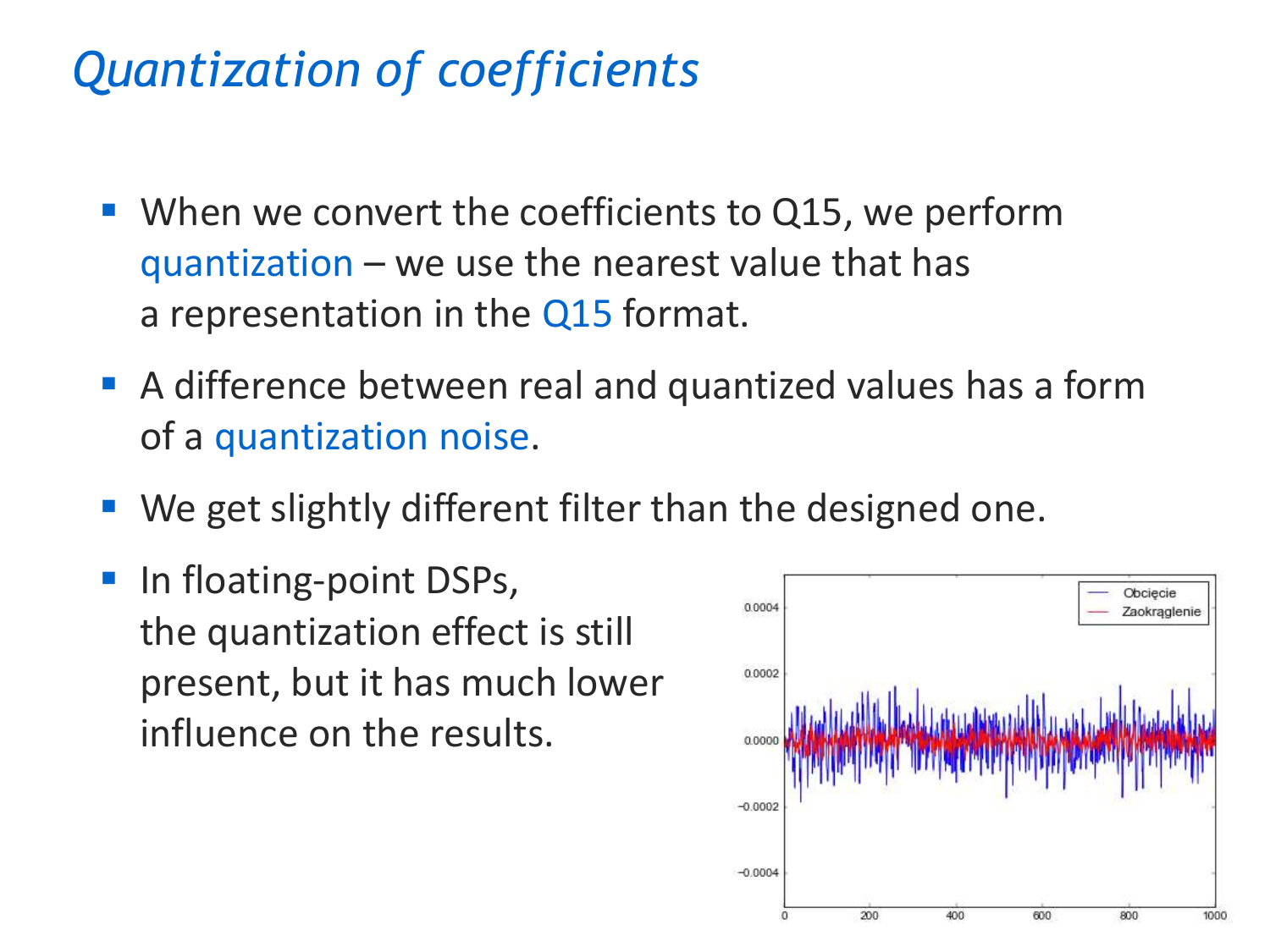#### *Filter coefficients in C code*

- Coefficients are written in a *const* array.
- The array is declared globally (outside of functions).
- If we have several filters, a good practice is declaring their coefficients in a separate file that is #included.
- Example for a fixed-point DSP (the number of coefficients is #defined as a number *N* for convenience):

```
#define N 30
const int lp_filter[] = {-4, 39, 97, 149, 133, -23, -337, -701, 
-883, -595, 360, 1955, 3883, 5634, 6677, 6677, 5634, 3883, 1955, 
360, -595, -883, -701, -337, -23, 133, 149, 97, 39, -4};
```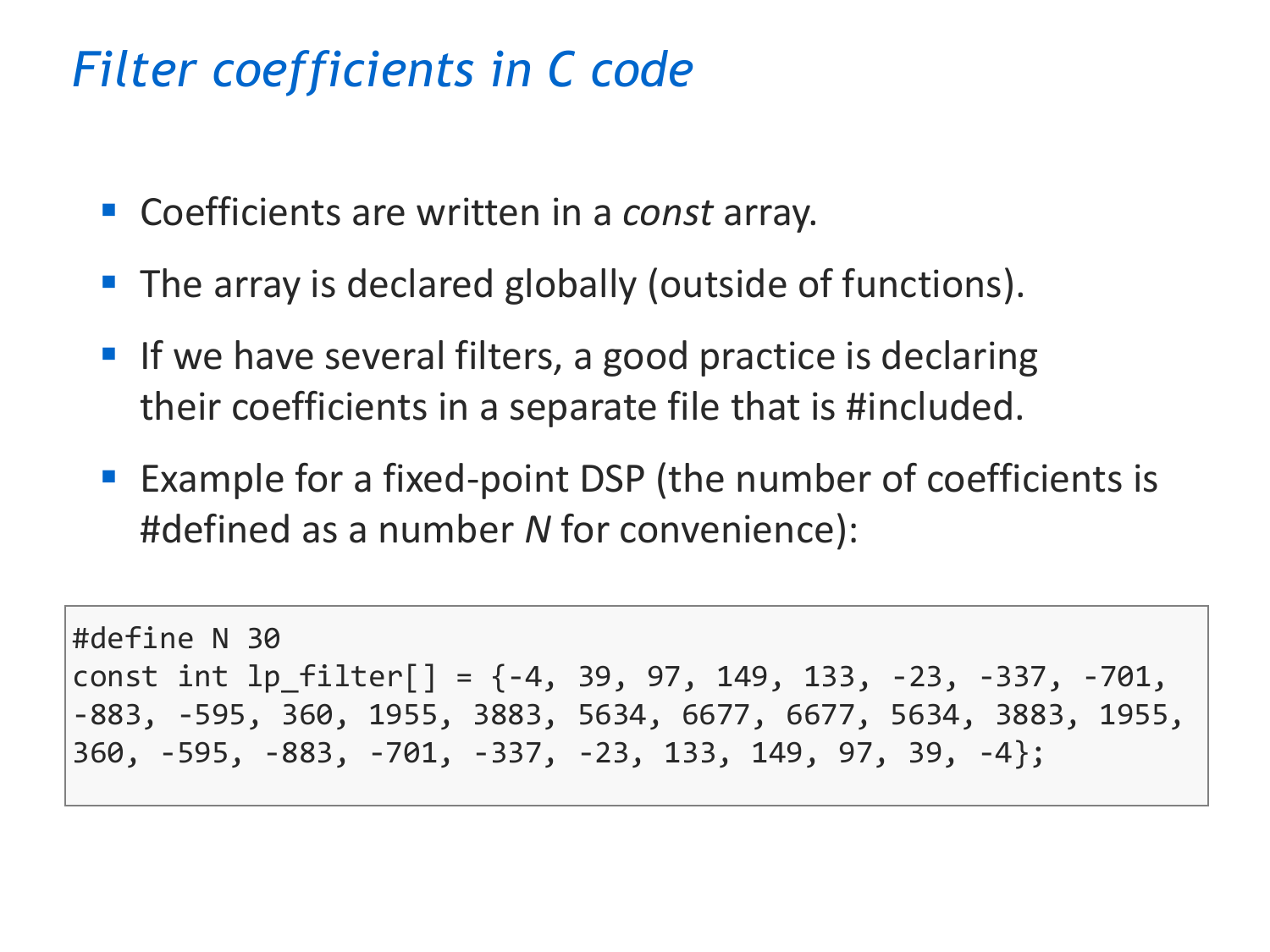# *FIR filter implementation*

In practice, we use optimized filter implementations provided by the DSP maker. We will write our own FIR algorithm in C, for demonstration purposes.

- We need to store the latest *N* signal samples in memory.
- We use a circular buffer.
- The buffer is declared globally.

int filter\_buffer[N];

 $\blacksquare$  We need an index (a global variable) that points at the write position (the oldest sample) in the buffer:

```
int buffer index = 0;
```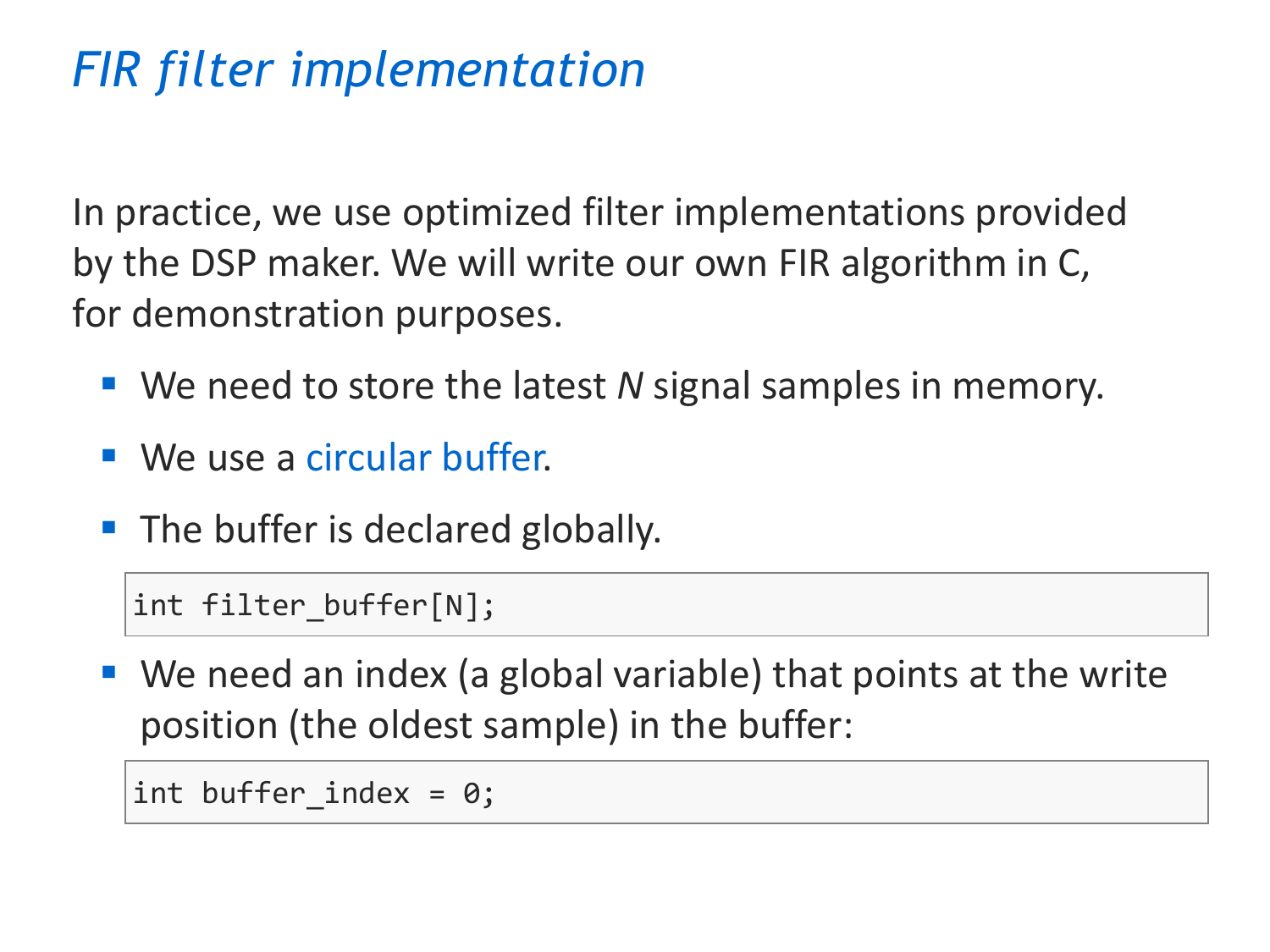# *FIR filter implementation*

 $\blacksquare$  We need to fill the filter buffer with zeros:

```
int i;
for (i = 0; i < N; i++)filter_buffer[i] = 0;
```
- $\blacksquare$  We write a new signal sample into the buffer.
- We need to iterate over the buffer, multiply the samples by the filter coefficients and sum up the results.
- We need a second index (*pos*) to read from the buffer.
- We move the index with *\_circ\_incr* function.
- Multiplication and accumulation is performed with *smac*.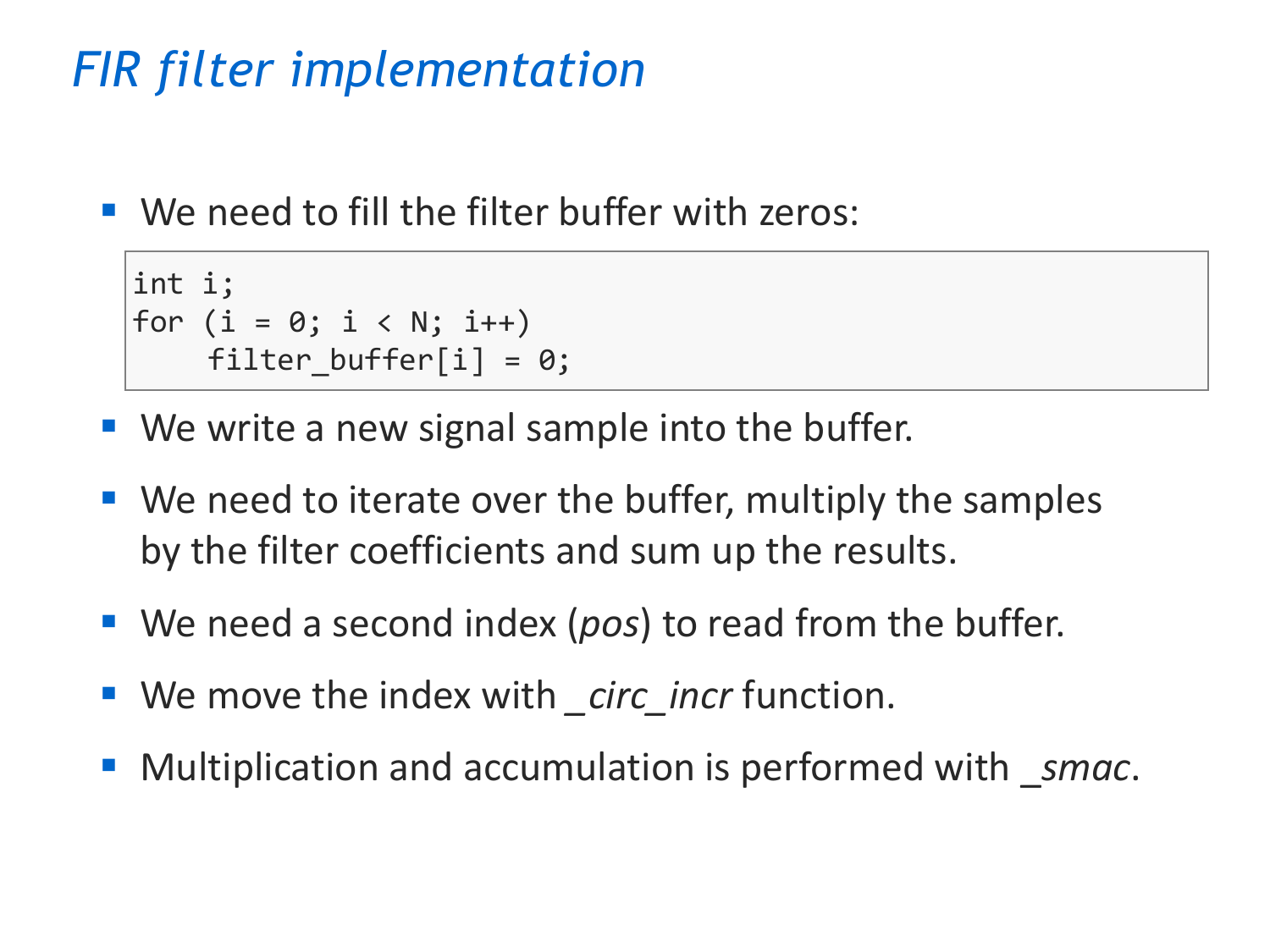# *FIR filter implementation*

```
// x: the current signal sample (int)
filter buffer[buffer index] = x;
int pos = buffer index; // index of buffer read
long y = 0; // y: filter result
// loop over the coefficients and samples
for (i = 0; i < N; i++) {
    1/ y = y + x[n]^*h[n]y = _smac(y, filter_buffer[pos], lp_filter[i]);
    pos = circ incr(pos, -1, N); // pos = pos - 1
}
// result: a sample sent to the filter output (int)
result = (int) (sround(y) >> 16);
// update the buffer write index (b i = b i + 1)
buffer index = circ incr(buffer index, 1, N);
```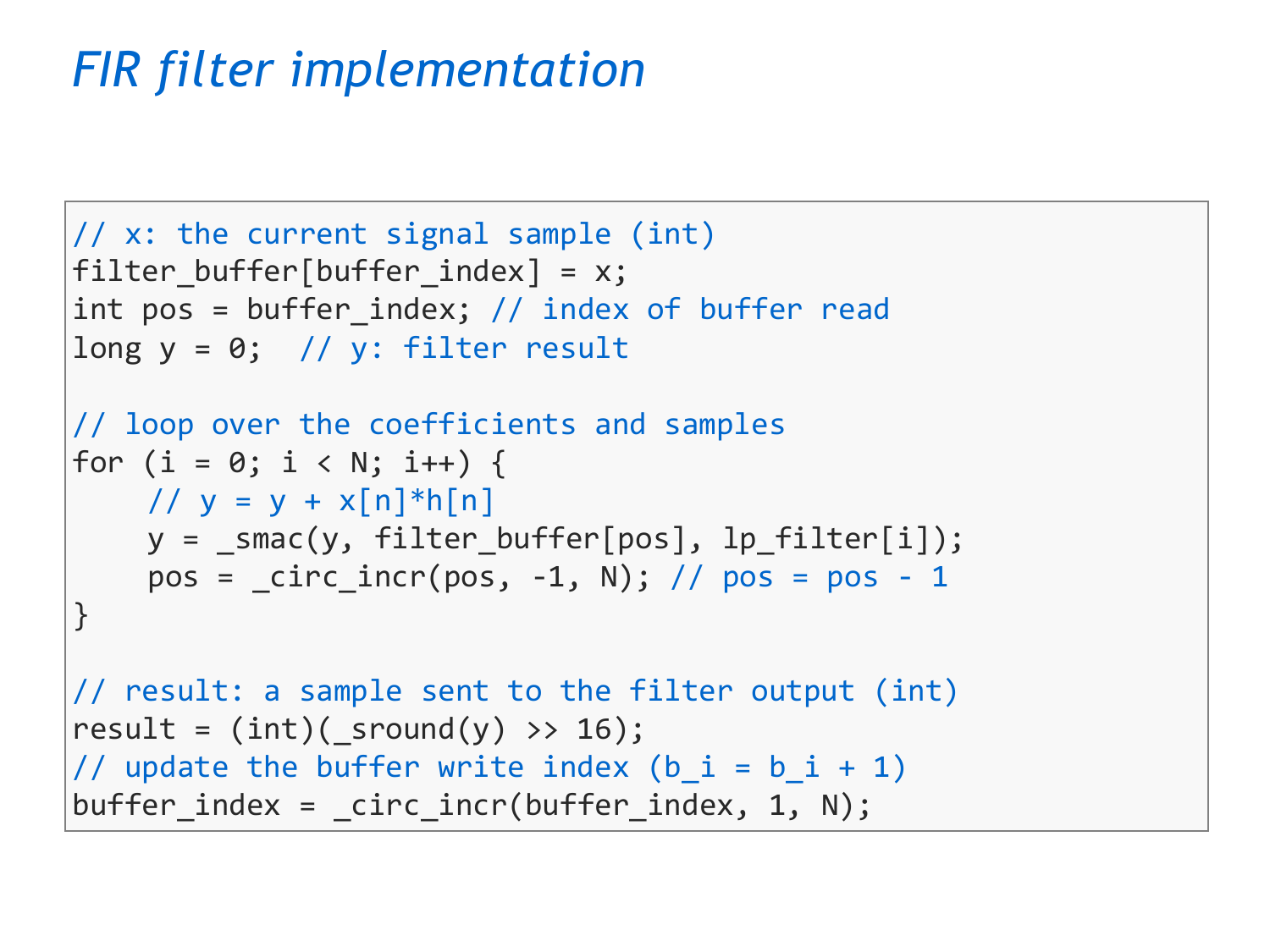# *FIR filter symmetry*

- Usually, we design linear phase FIR filters, their impulse response (coefficients) is symmetric:
	- odd length filters (type I) two symmetrical halves and one unpaired central coefficient,
	- even length filters (type II, only low-pass and band-stop): two symmetrical halves.
- We can use the symmetry to reduce the number of multiplications: we add two samples and multiply the result by one coefficient.
- Only the non-repeating part of the coefficients must be stored in the memory.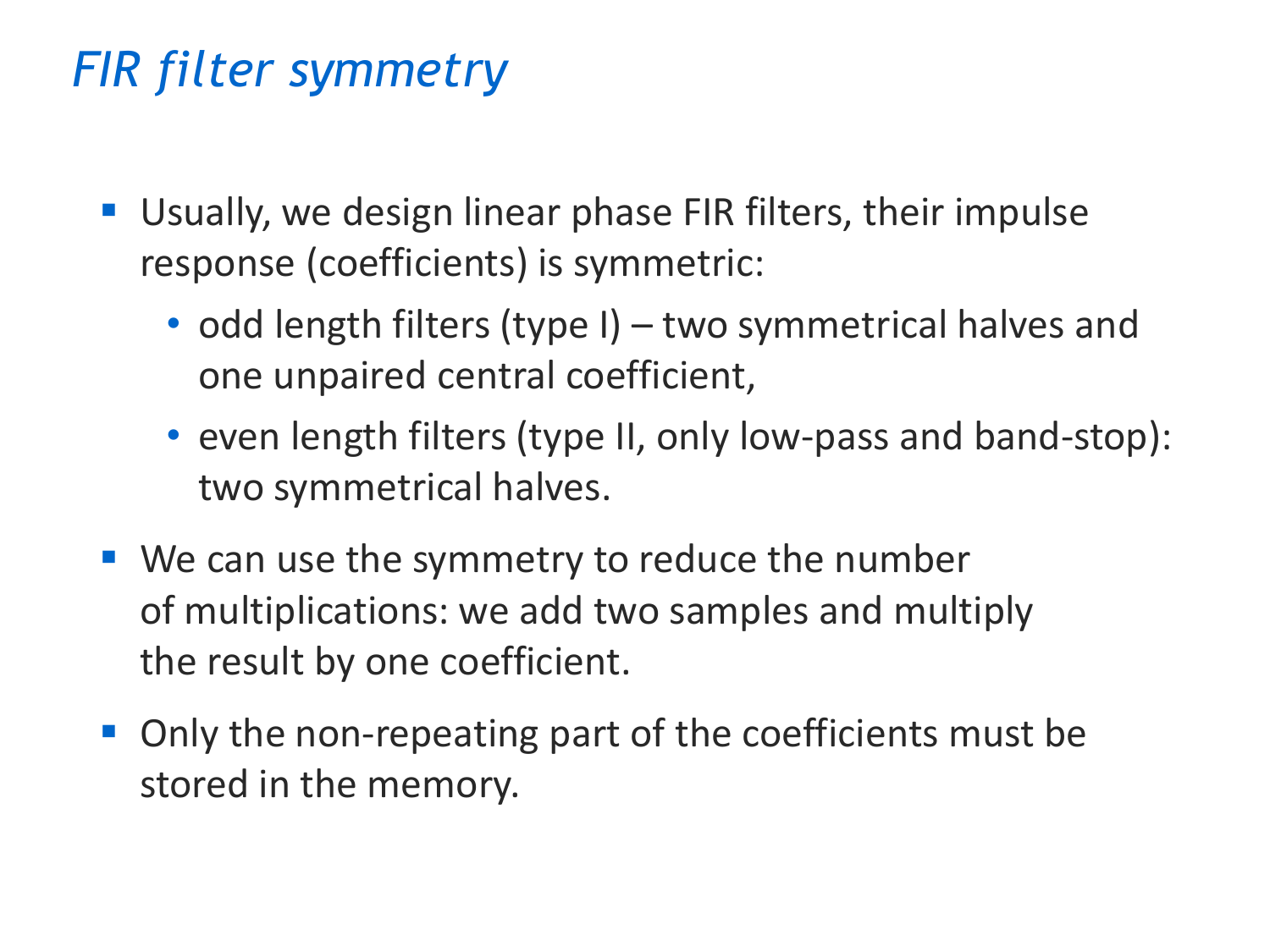## *FIR filter symmetry*



const int lp\_filter[] = {15, 58, 109, 135, 68, -151, -493, -796, -788, -201, 1076, 2884, 4798, 6263, 6812, 6263, 4798, 2884, 1076, -201, -788, -796, -493, -151, 68, 135, 109, 58, 15};

const int  $lp$  filter[] =  $\{15, 58, 109, 135, 68, -151, -493, -796,$ -788, -201, 1076, 2884, 4798, 6263, 6812};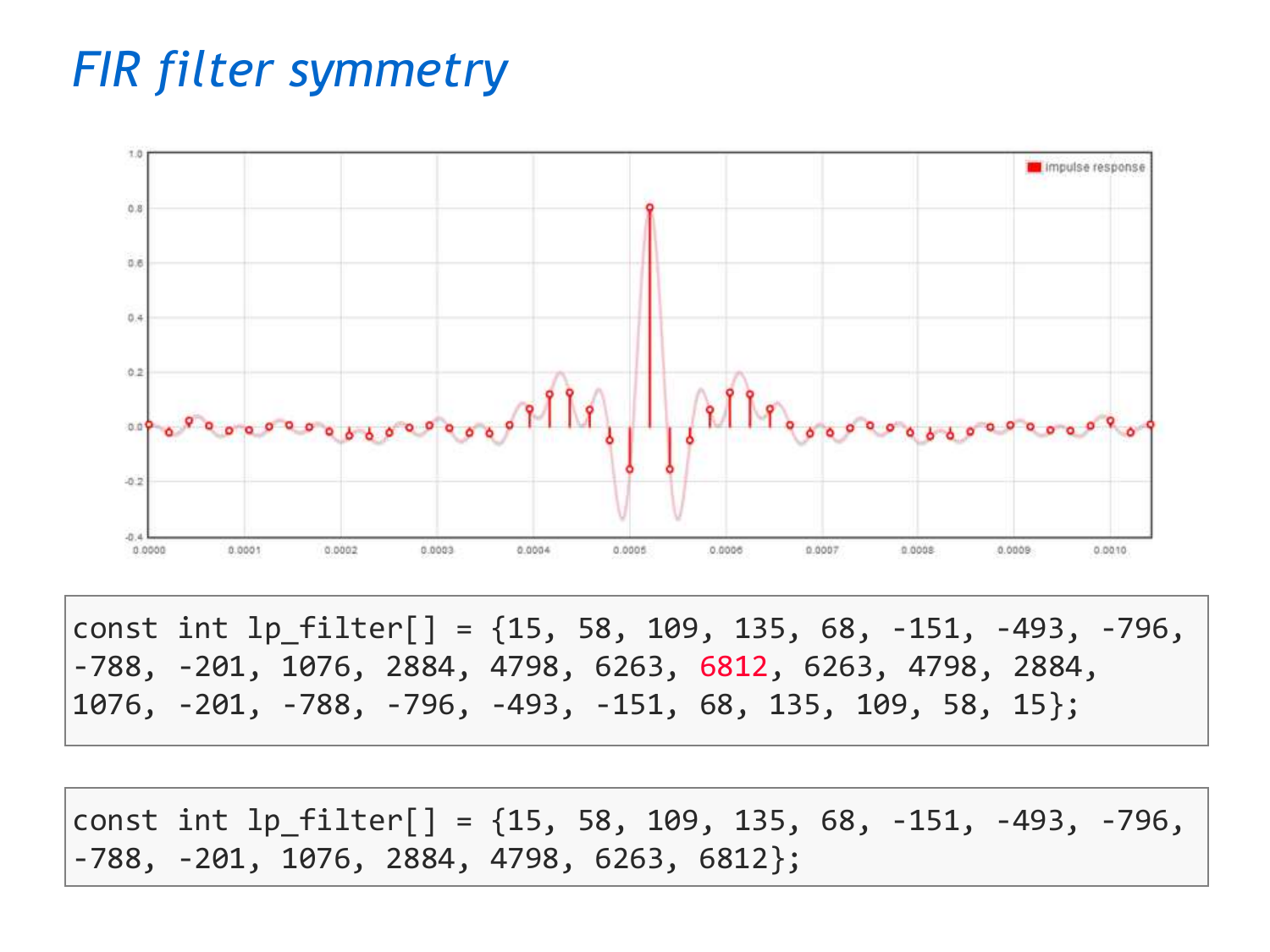### *Range overflow problem*

■ When we add two samples in Q15, range overflow may occur:

int sumsamp =  $_s$  sadd(buffer[pos1], buffer[pos2]);

■ We can divide the samples by two (>>1) before adding:

 $int sumamp = sadd(buffer[pos1]>>1, buffer[pos2]>>1);$ 

- **U** We must compensate the final result  $(\ll 1)$ .
- We lose one bit of precision (gaining computation speed).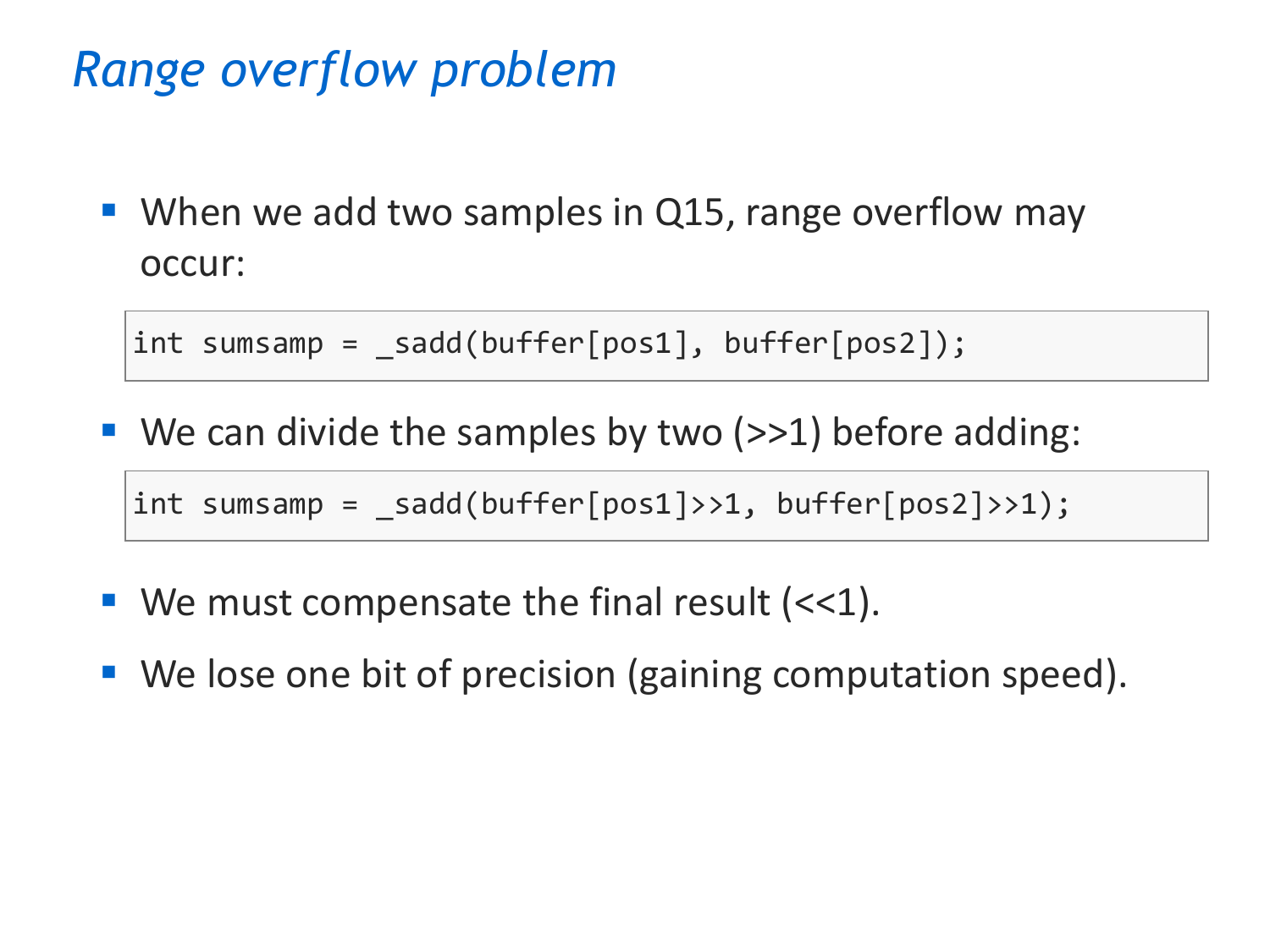## *Implementation of a symmetric FIR filter*

```
// we need two buffer read indices
int pos1 = buffer_index; // the latest sample
int pos2 = _{circ} incr(pos1, 1, N); // the oldest sample
int sumsamp;
long result = 0;
for (i = 0; i < (N>>1); i++) {
    sumsamp = _sadd(buffer[pos1]>>1, buffer[pos2]>>1);
    result = _smac(result, sumsamp, lp_filter[i]);
    pos1 = _circ\_incr(pos1, -1, N); // index goes back
    pos2 = \text{circ\_incr}(pos2, 1, N); // index goes forward
}
// the middle coefficient (if N is odd)
if (N & 1) // N is odd
    result = smac(result, buffer[pos1]>>1, lp filter[i]);// here we compensate the division by 2:
output = (int)(_sround(result<<1) >> 16);buffer index = circ incr(buffer index, 1, N);
```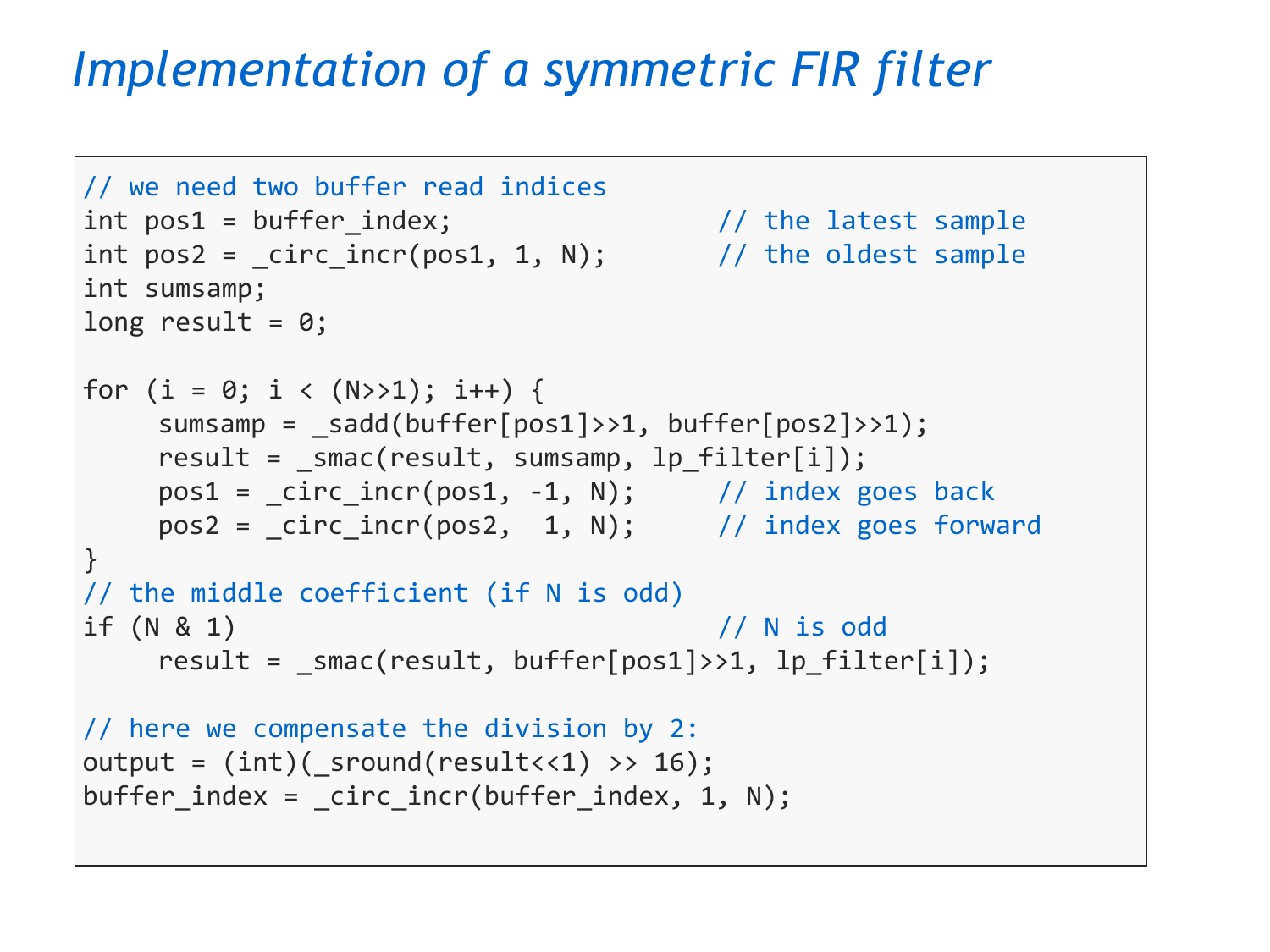- **DSPLIB contains optimized filtering algorithms for DSPs from** Texas Instruments. For fixed-point DSPs: in Assembler.
- The most important FIR functions (DSPLIB for C55x):
	- *fir* standard implementation,
	- *fir2* optimized for *dual MAC* mode, requires specific buffer alignment in memory,
	- *firs* for even-length symmetric filters.
- Separate functions for special filters (Hilbert, decimation, interpolation, ladder).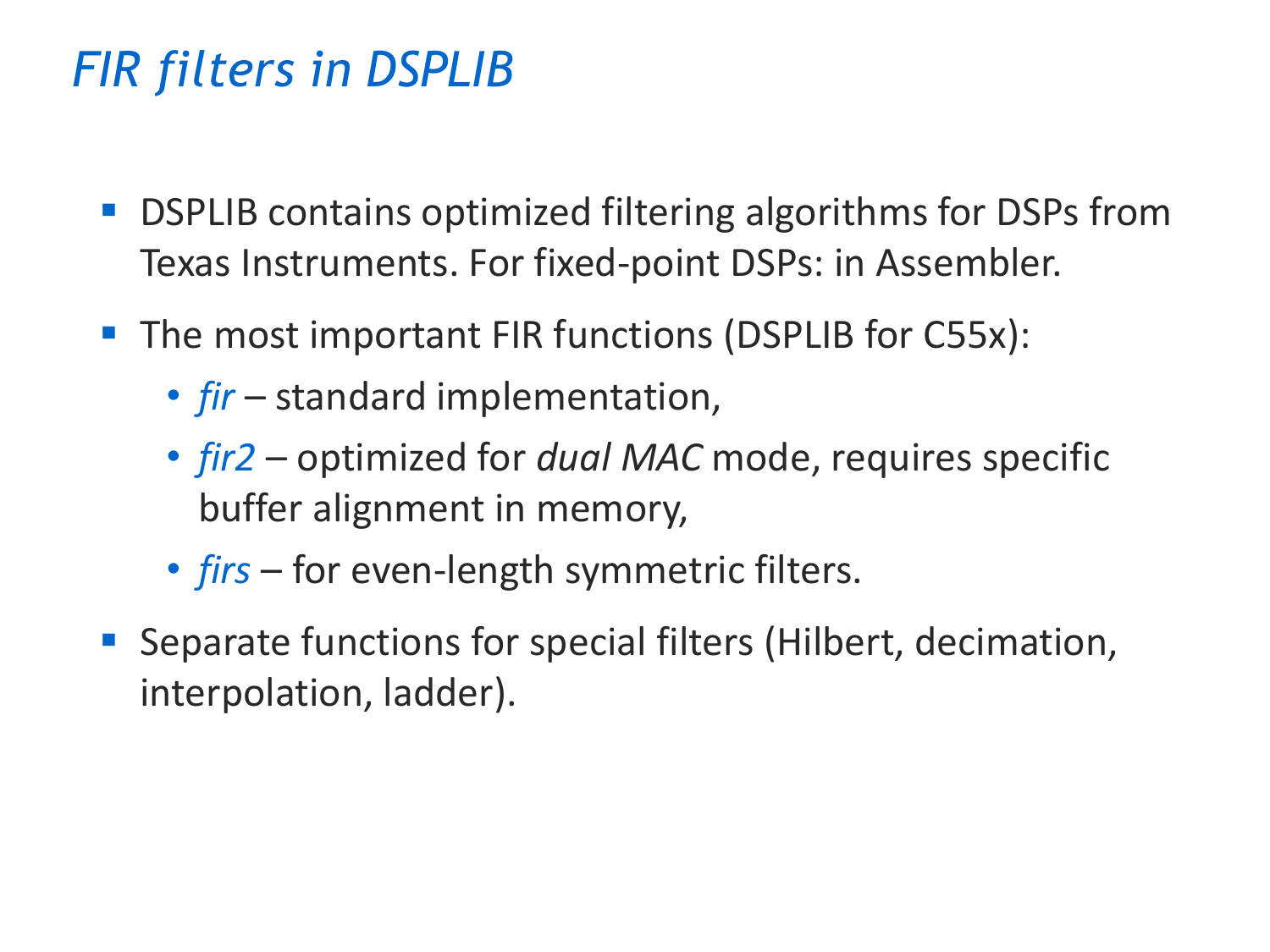# *fir function in DSPLIB*

 $\blacksquare$  The documentation describes the function header:

```
ushort of lag = fir (DATA *x, DATA *h, DATA *r, DATA *dbuffer, ushort nx,
ushort nh)
```
- *DATA* is an alias of *int* (16-bit).
- Asterisk (\*) denotes a pointer:
	- for arrays (buffers): their name is a pointer,
	- for "scalar" variables, we must take the pointer by putting & before the variable name.
- The circular buffer must be created in global memory and filled with zeros. It cannot be modified in the program!

dbuffer[nh+2] Pointer to delay buffer of length  $nh = nh + 2$ 

■ The returned *oflag* is 1 if the overflow occurred.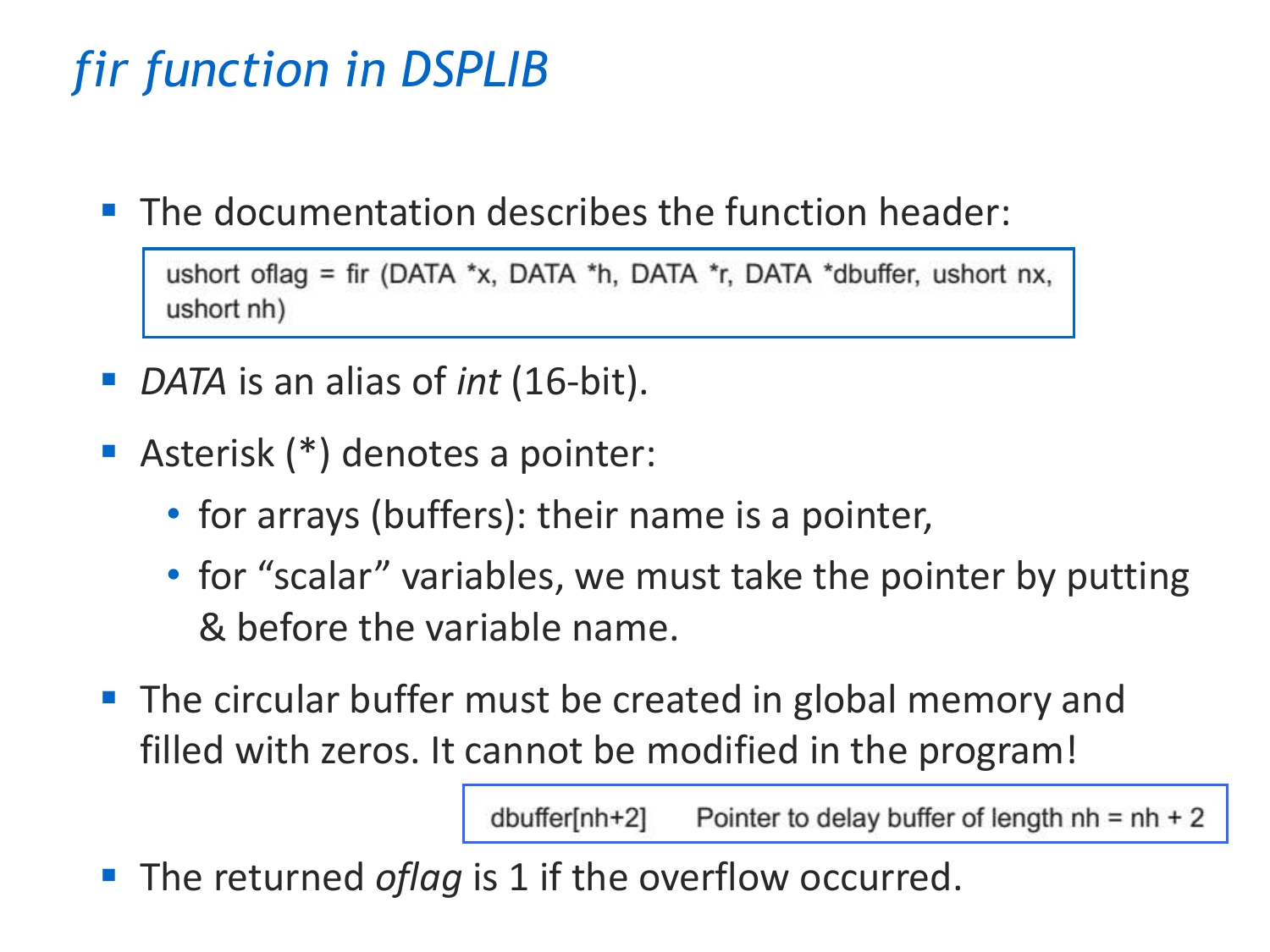# *fir function in DSPLIB*

ushort oflag = fir (DATA \*x, DATA \*h, DATA \*r, DATA \*dbuffer, ushort nx, ushort nh)

- $\bullet$   $x$  pointer to input samples. For one sample: e.g. &input
- *h* pointer to filter coefficients vector; we need to cast it to (DATA\*) to remove *const*: (DATA\*)LP\_filter
- *r* pointer to the output samples buffer. For one sample: e.g. &output
- *dbuffer* pointer to a circular buffer that we created (length: *nh*+2).
- *nx* number of processed samples.
- *nh* number of filter coefficients.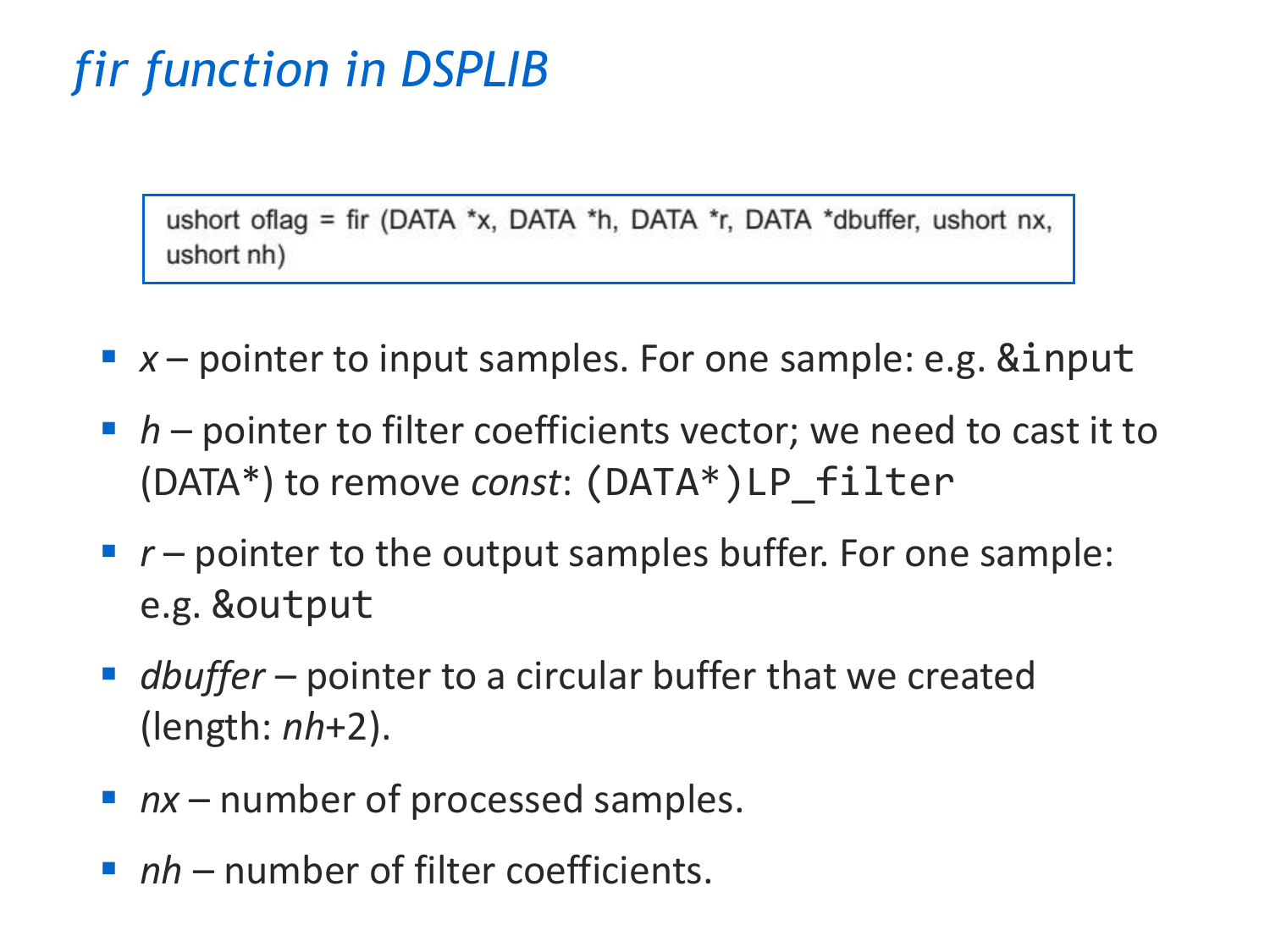# *fir function in DSPLIB*

ushort of lag = fir (DATA \*x, DATA \*h, DATA \*r, DATA \*dbuffer, ushort nx, ushort nh)

Declaration of the circular buffer (globally):

#define N 30 // number of coefficients DATA fir\_buffer[N+2]; // circular buffer const int filtr\_dp[] =  $\{ \ldots \}$  // filter coefficients

Filtering one sample (we ignore the returned flag):

fir(&input, (DATA\*)lp\_filter, &output, fir\_buffer, 1, N);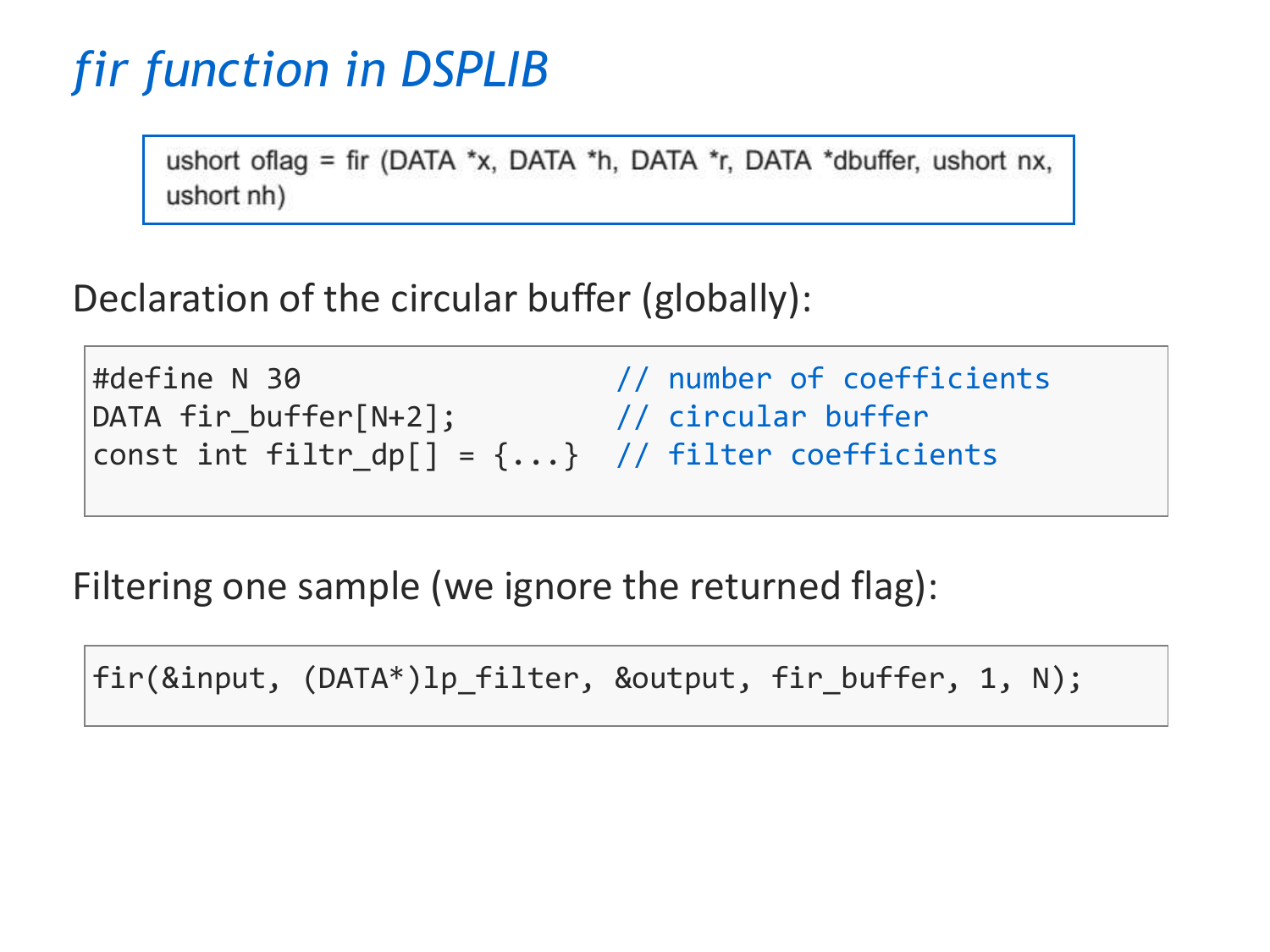# *Block processing with FIR filters*

- Sometimes it is more convenient to filter a block of samples instead of each sample separately.
- We can use *fir* function from DSPLIB (time domain filtering).
- For longer filters it is faster to use convolution in the spectral domain.
- The results from all blocks are merged with *overlap-add* (OLA) or *overlap-save* (OLS) algorithm.
- This approach was presented in the *Sound and image processing* course lecture. It is based on FFT, as presented in the previous lecture.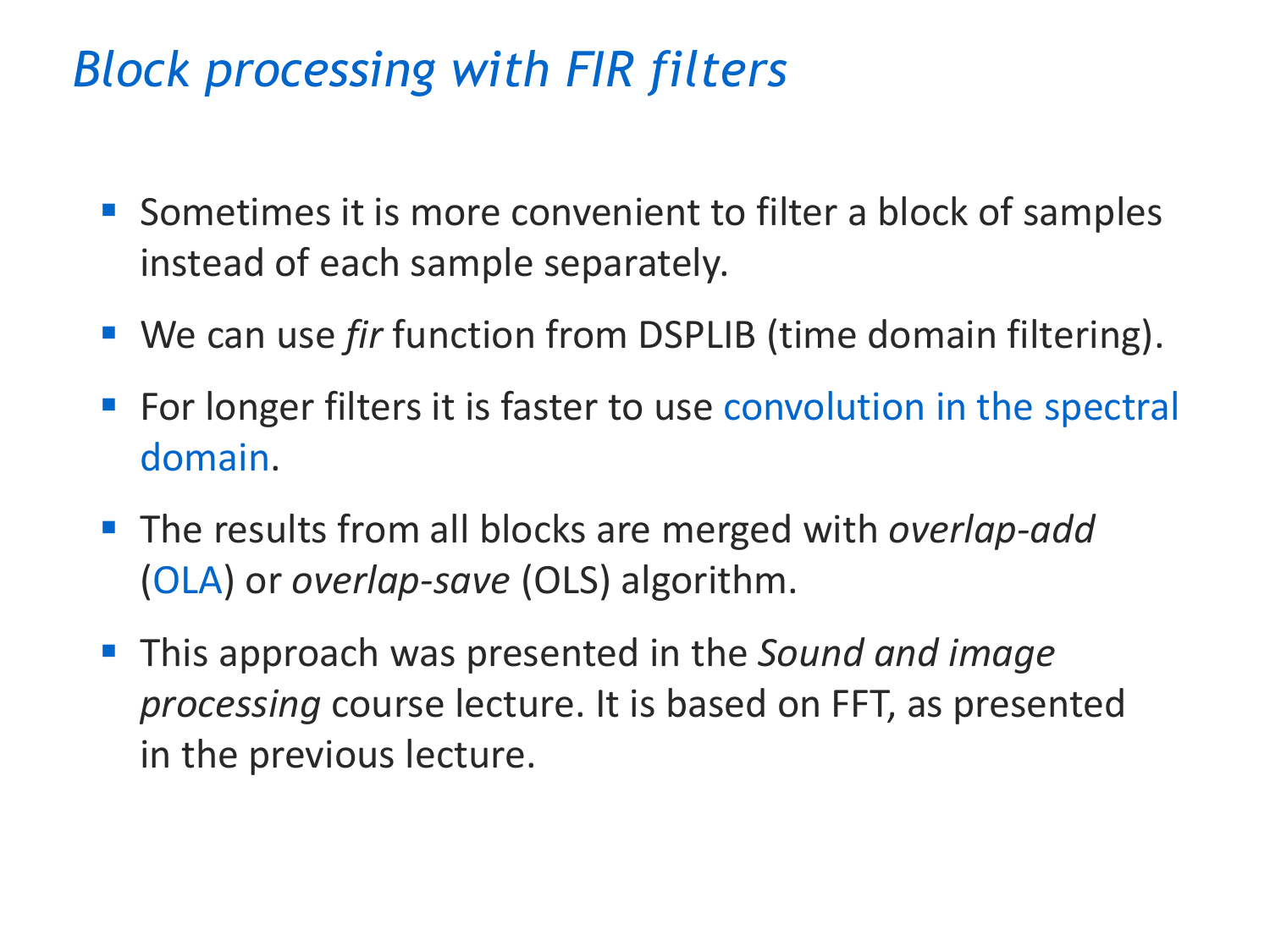# *IIR filters*

*Infinite impulse response* (IIR) – the second type of digital filters.

- Recursive filters require N+1 latest signal samples and *N* previous filtering results.
- Example for a second order filter (a *biquad*):

$$
y(n) = b_0 x(n) + b_1 x(n-1) + b_2 x(n-2) - a_1 y(n-1) - a_2 y(n-2)
$$

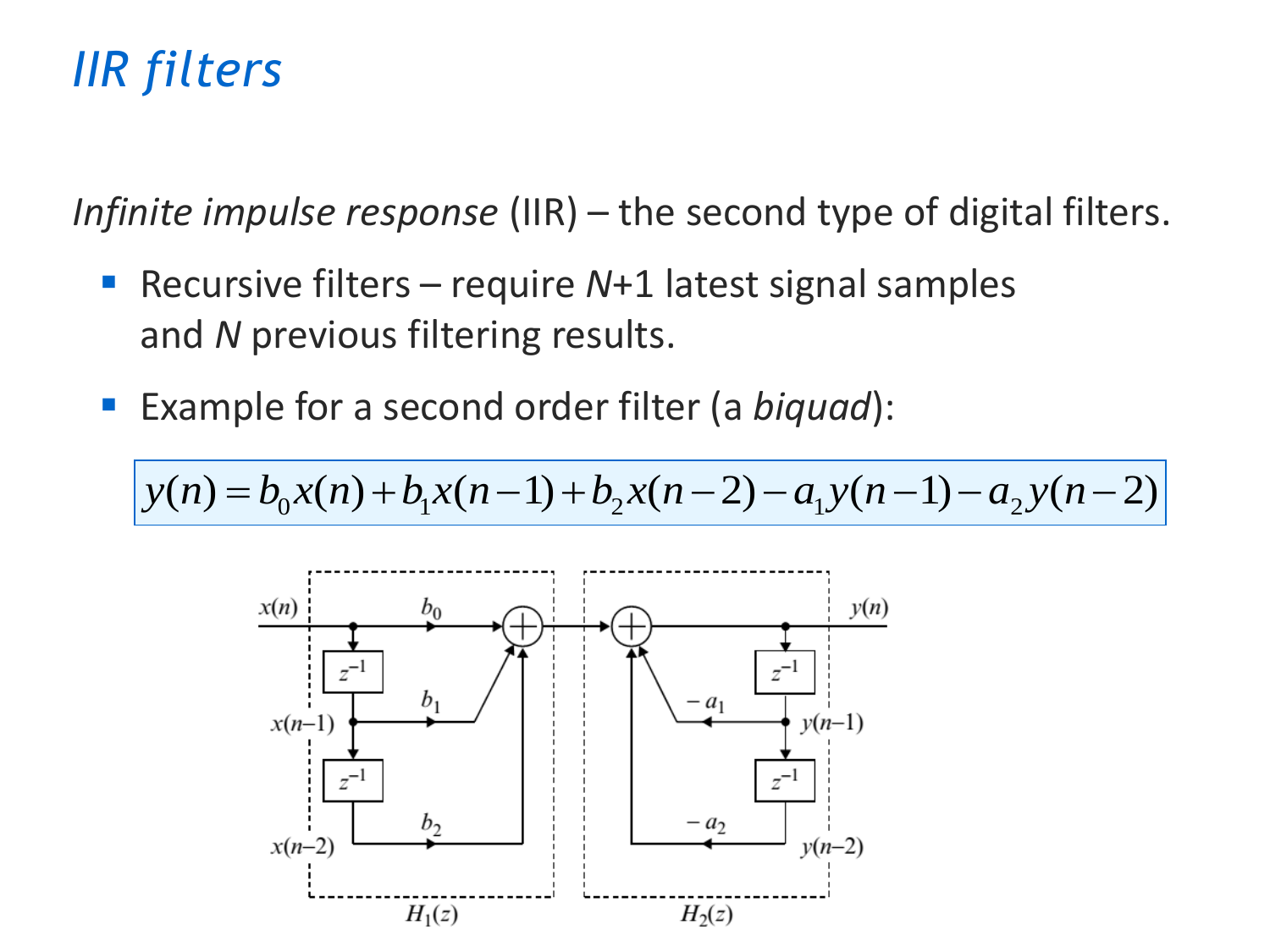## *Quantization of IIR filter coefficients*

- The coefficients are computed with a software.
- A problem: one coefficient  $(a_1)$  is outside the  $[-1, 1)$  range. How can we write it in a fixed-point notation?

0.0039, 0.0078, 0.0039, -1.8153, 0.8310

**There is no other way than give away one bit of precision** and write the value in  $Q1.14$ , multiplying the floating-point values by 16384.

const int  $\text{iir}[\ ] = \{64, 128, 64, -29743, 13615\};$  $1/$  b0, b1, b2, a1, a2

■ We should check the gain and the stability of the filter.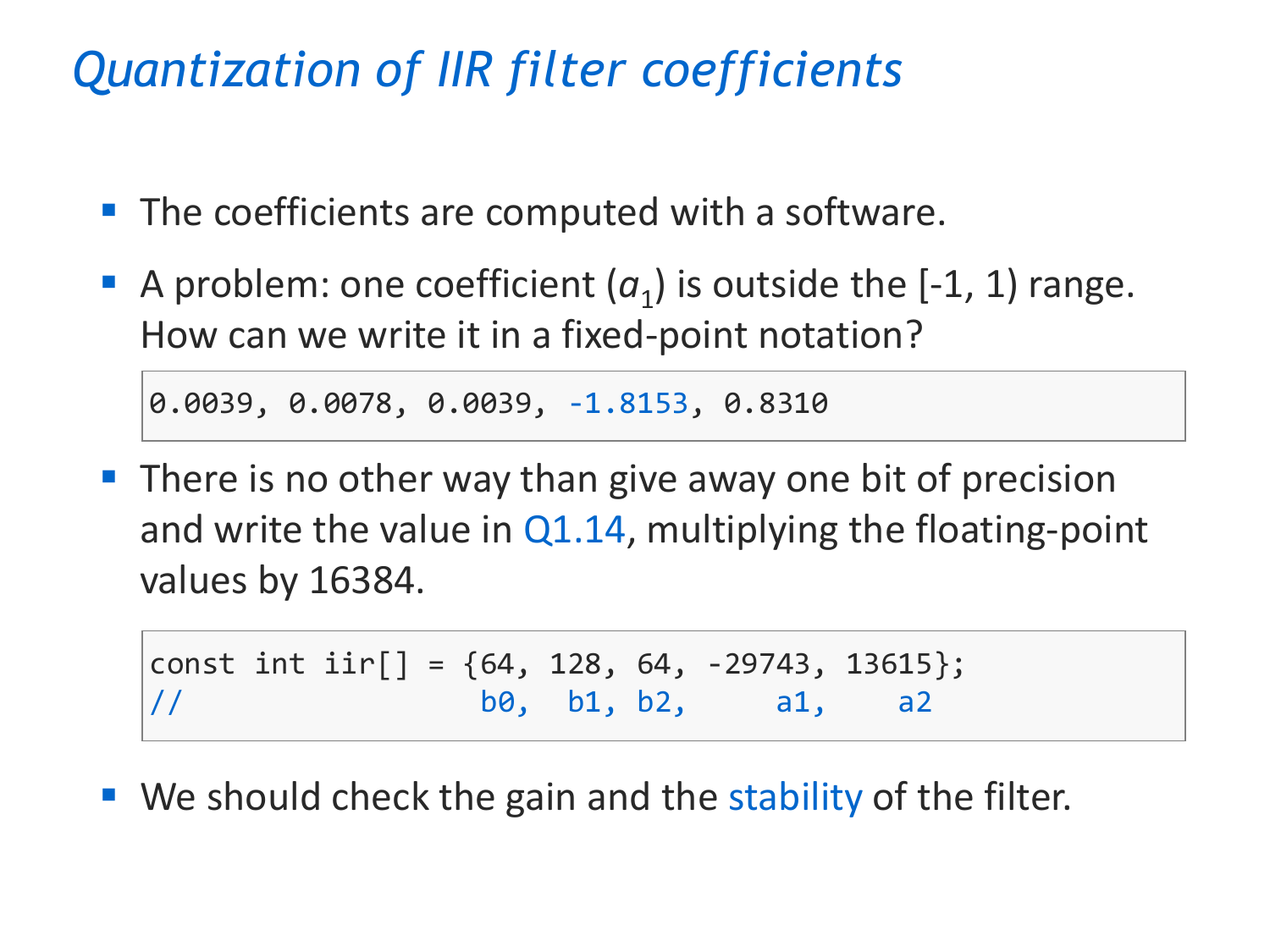## *Quantization of IIR filter coefficients*

- Quantization noise also occurs in IIR filters.
- Noisy filtering results are used to process the following samples! The noise effects accumulates.
- Quantization noise increases with the filter order.
- Possible problems: range overflow and filter instability.

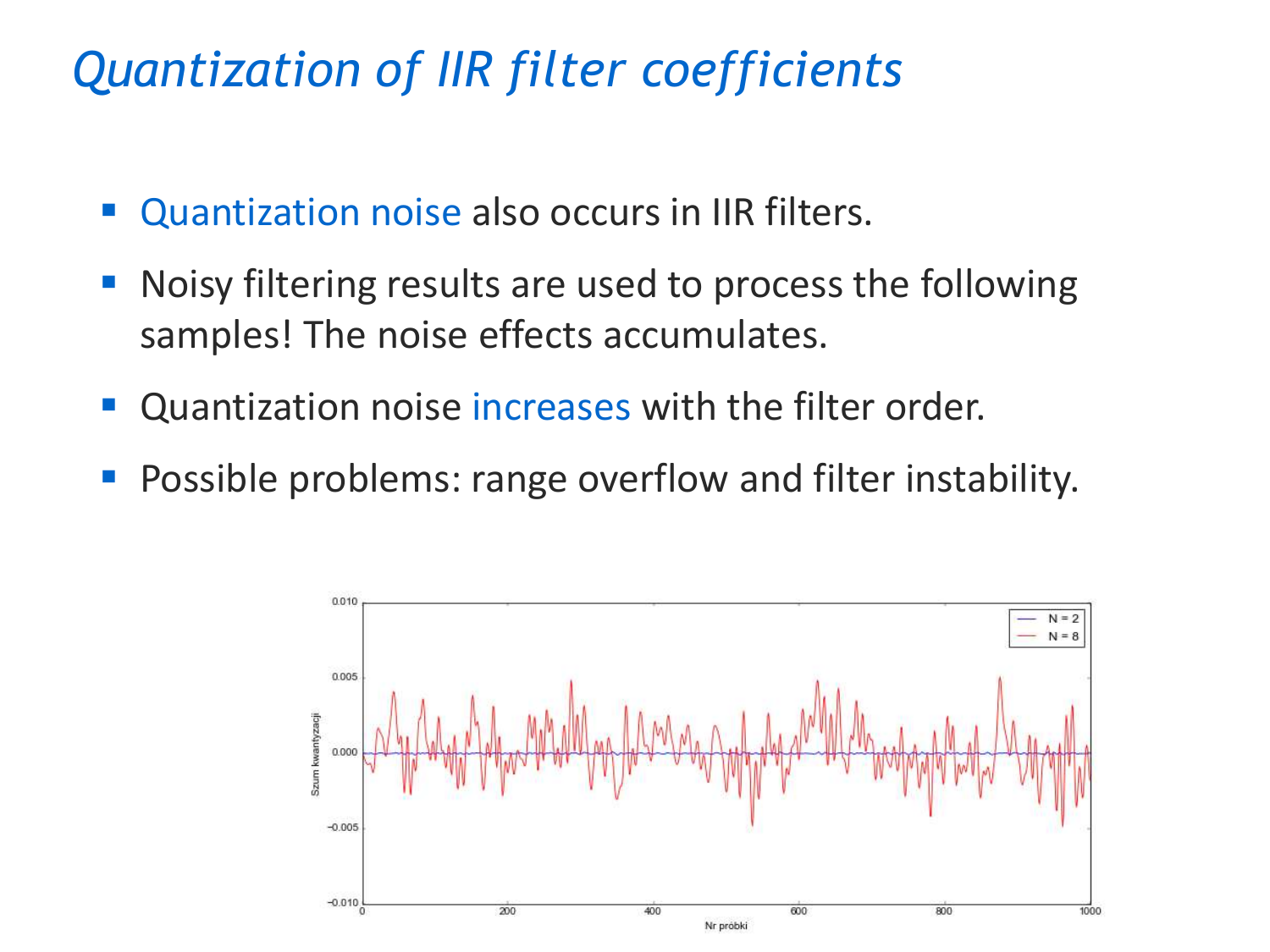## *Cascade form*

- To reduce the quantization noise, IIR filters are designed in a cascade form: as second order sections (SOS, biquads).
- In a floating-point implementation, construction of sections is not relevant.
- In a fixed-point implementation, assigning filter zeros and poles to sections may decide whether range overflow occurs or not.
- Building an optimal cascade structure for a fixed-point IIR implementation is a complex task.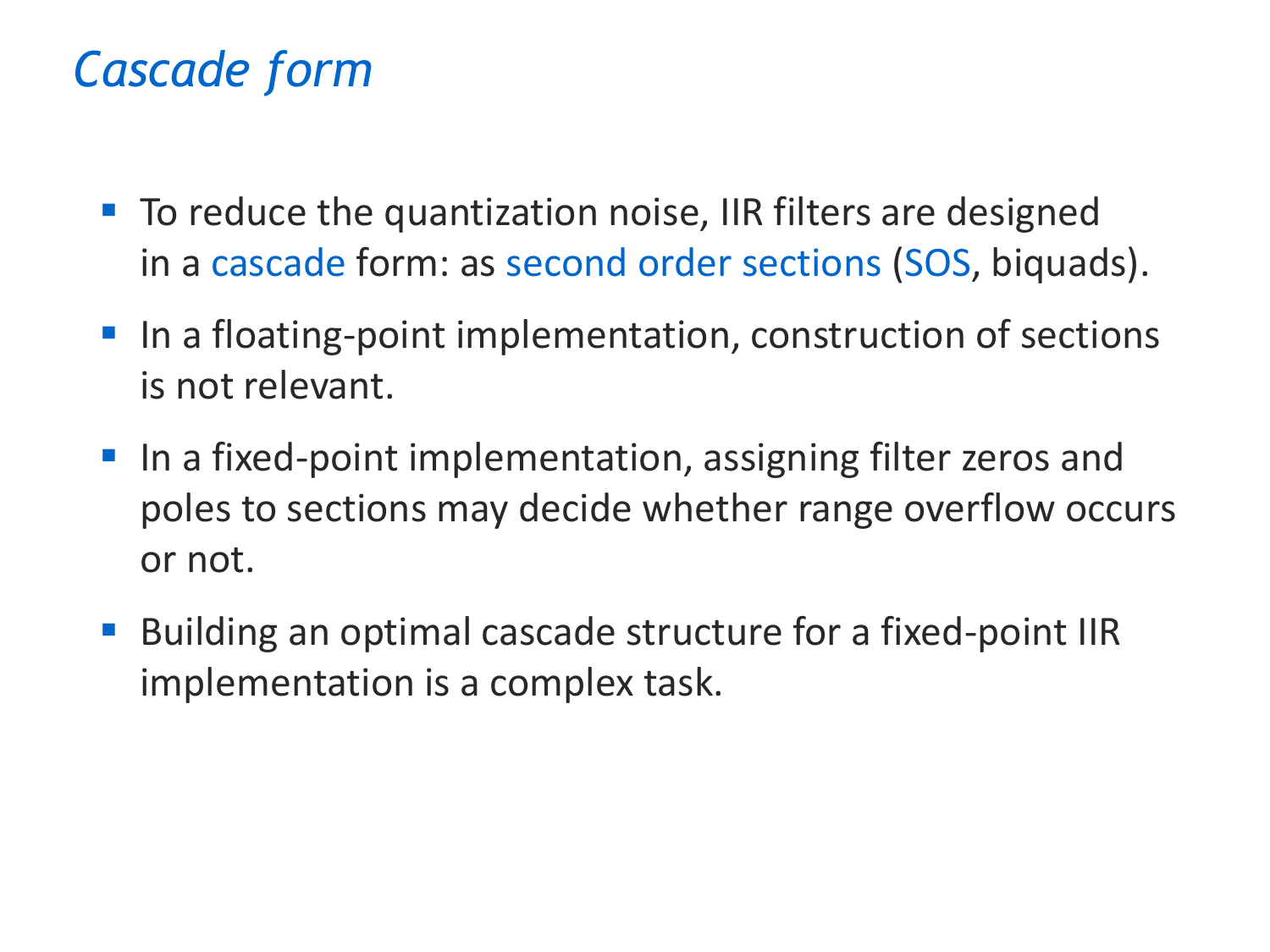## *What can go wrong?*

Two undesirable effects may occur.

- **Range overflow** 
	- the output of the filter is a wideband noise instead of a filtered signal,
	- it happens when at least one section has too large gain,
	- solution: reduce the filter gain.
- Range underflow
	- the output of the filter is all zeros,
	- it happens when one or more sections have too small gain,
	- solution: redistribute the filter gain among sections.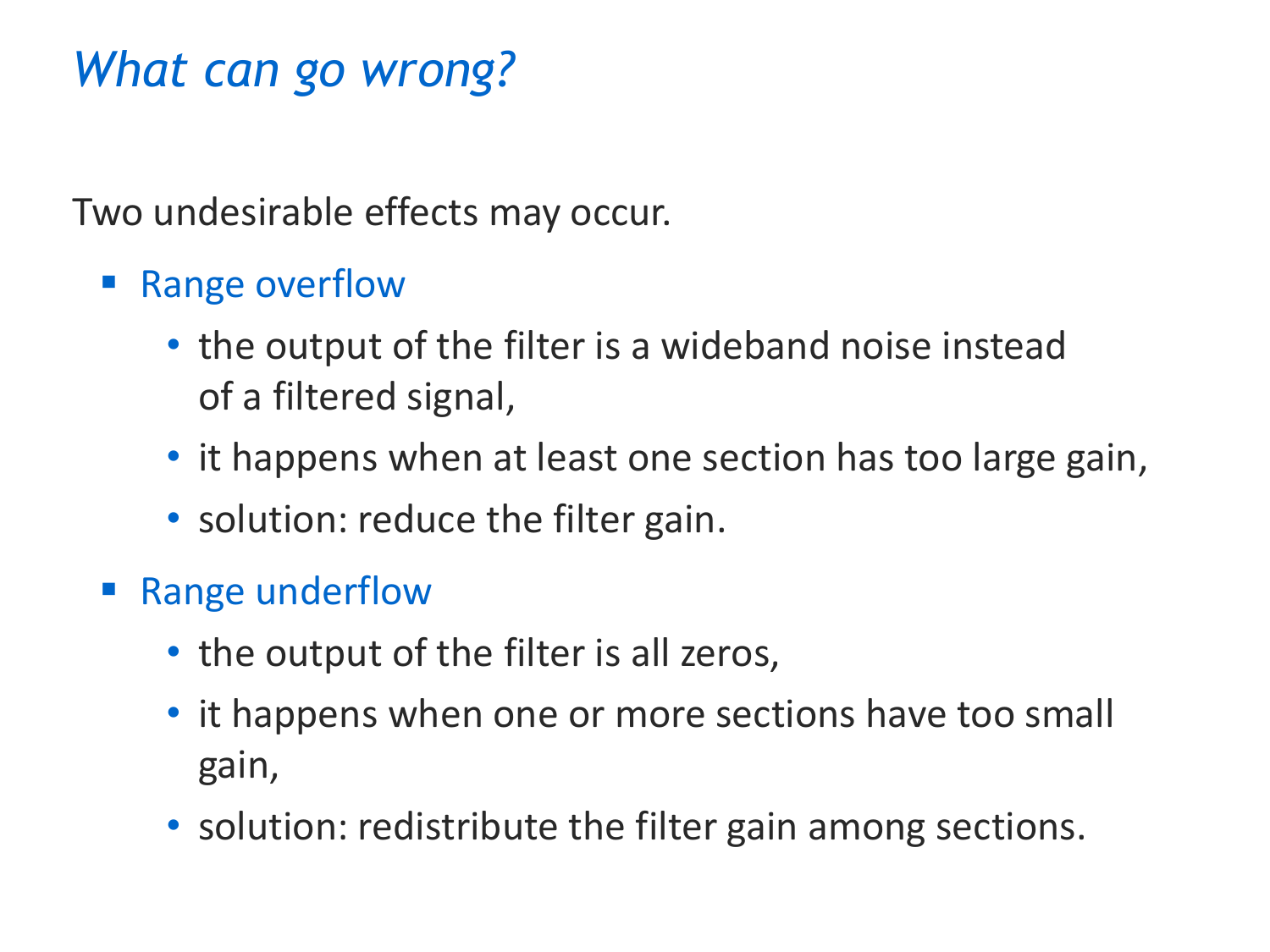# *Filter design*

- We compute filter coefficients in the cascade form (SOS) using software.
- For a fixed-point DSP, we convert coefficients to Q1.14.
- We check the gain of each section and of the whole filter. All gains should be similar, none should exceed 1. We modify the gain if needed (by scaling the coefficients *b*).
- We test stability of the quantized filter.
- Coefficients are stored in the program code.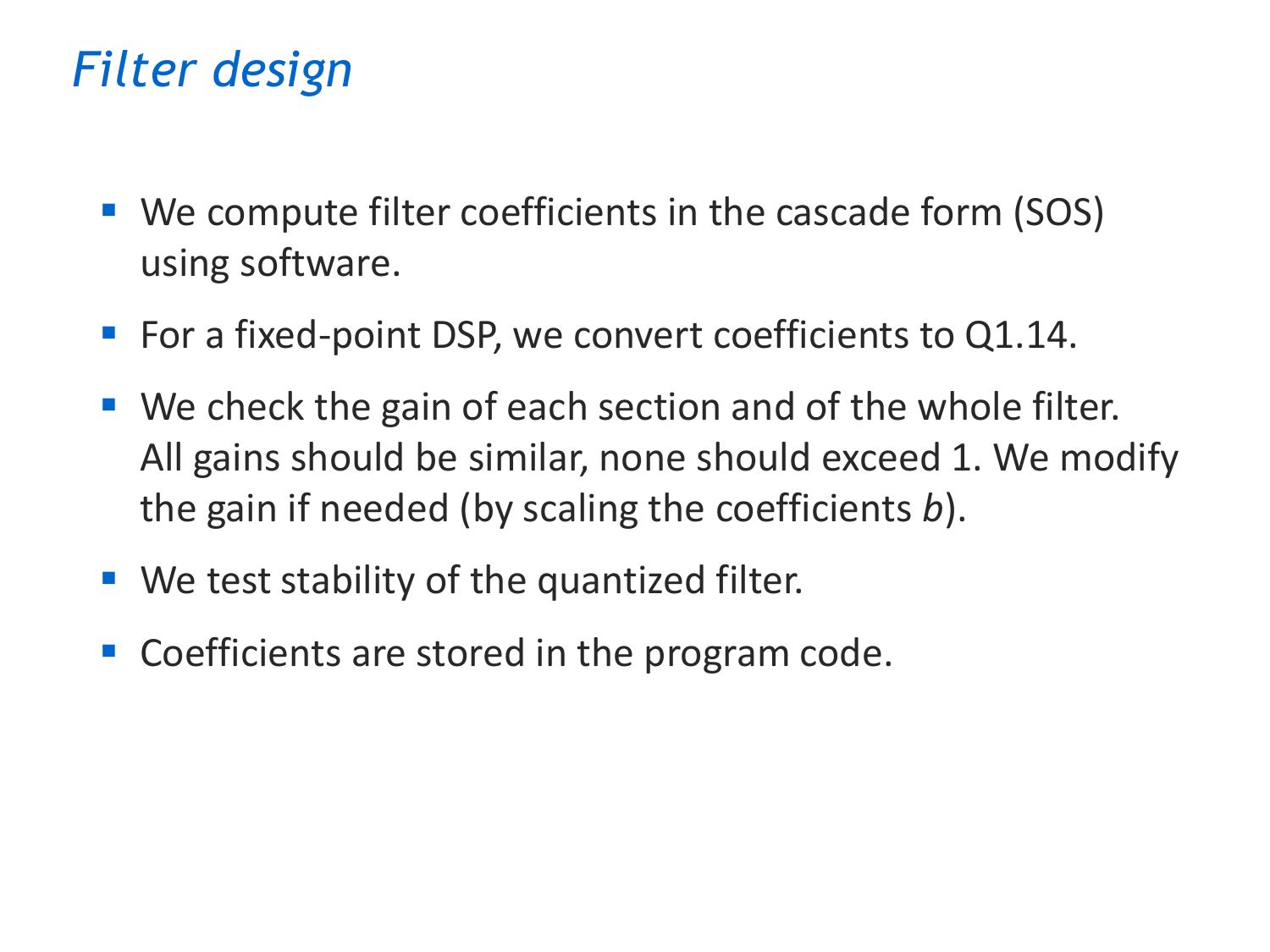▪ From many IIR functions in DSPBLIB, the most useful one is *iircas51*:

ushort oflag = iircas51 (DATA \*x, DATA \*h, DATA \*r, DATA \*dbuffer, ushort nbig, ushort nx)

- Cascade form (*cas*) of a direct form I (1), 5 coefficients per section.
- Software usually calculates 6 coefficients per section. We omit the fourth coefficient  $(a_0)$ , it is always 1.
- Direct form II is not recommended for fixed-point processors, it is more susceptible for range overflow.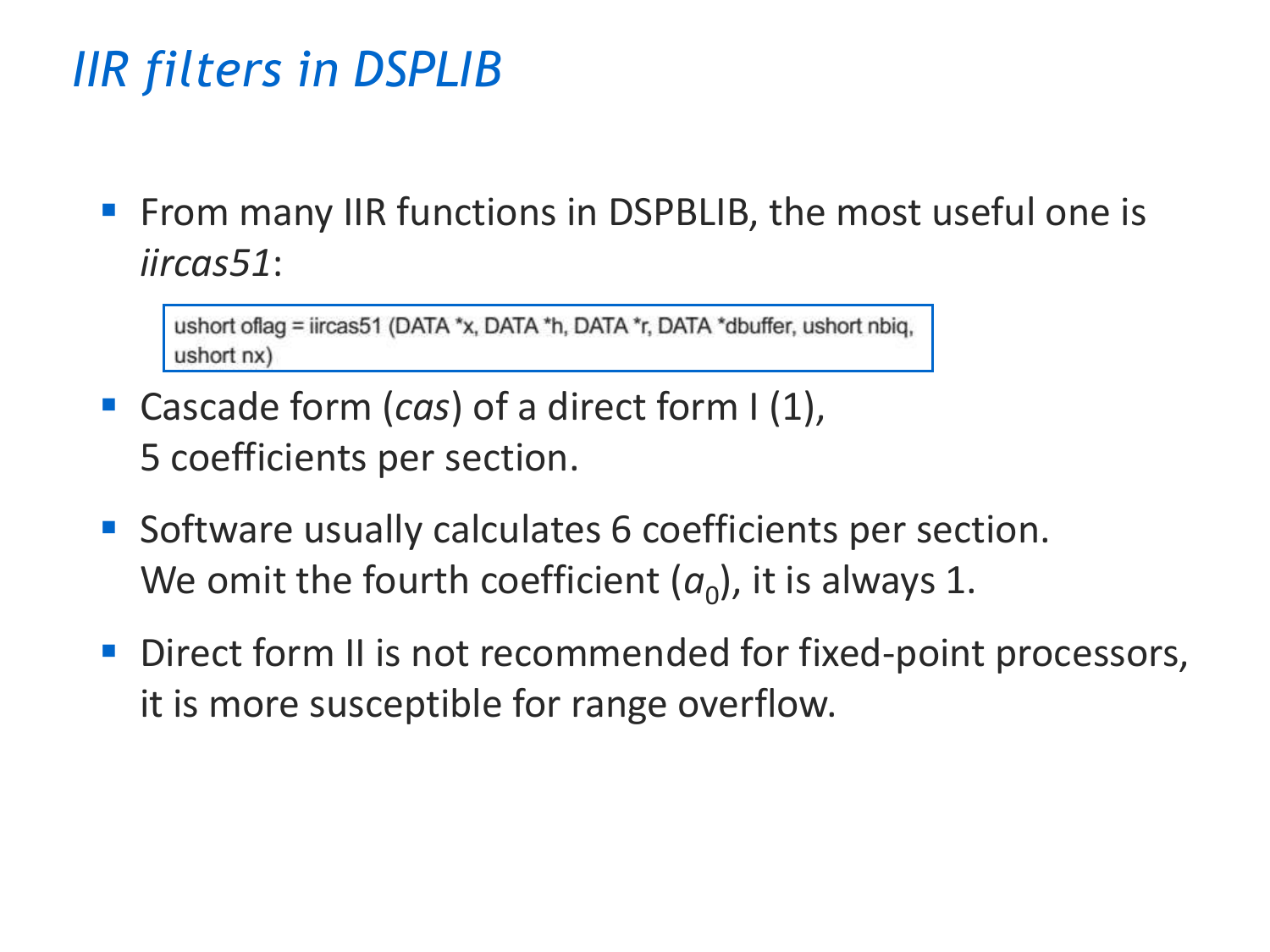ushort oflag = iircas51 (DATA \*x, DATA \*h, DATA \*r, DATA \*dbuffer, ushort nbig, ushort nx)

- *x* pointer to the input sample (*&sample*) or to buffer of input samples (*buffer\_in*)
- *h* pointer to filter coefficients, in order: *b0, b1, b2, a1, a2*; section by section (without *a0*!)
- *r* pointer to the output sample (*&result*) or to the buffer of output samples (*buffer\_out*)
- *dbuffer* buffer of length (4 <sup>\*</sup> number of sections + 1), we need to create the buffer and fill it with zeros,
- *nbiq* number of second order sections,
- *nx* number of samples to process (e.g. 1).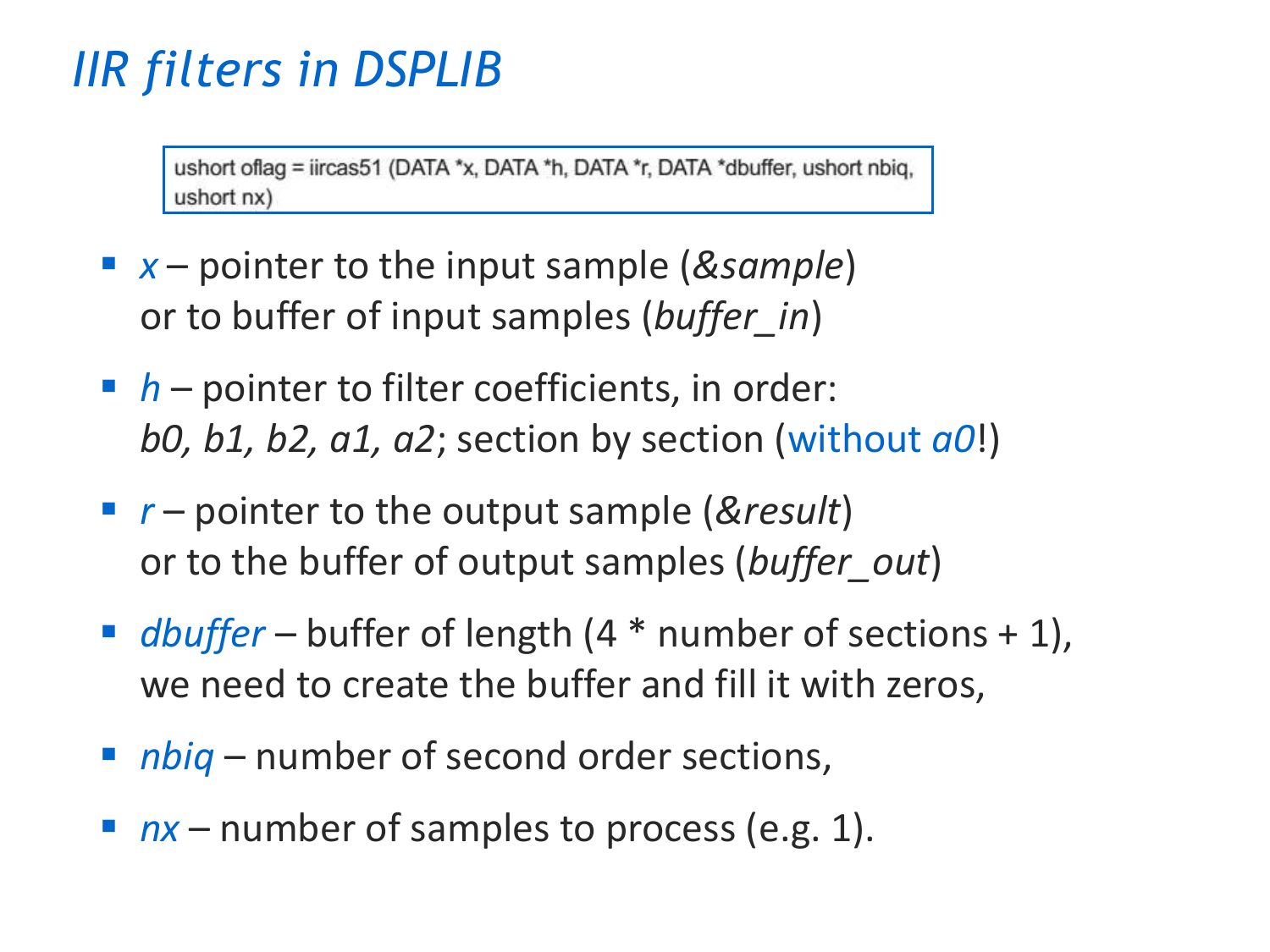- Function *iircas51* assumes Q15 format. If the coefficients are Q1.14, the result after each section is two times too small.
- $\blacksquare$  We can compensate the value at the output, but the underflow may occur, and we lose precision.
- Modified code (provided in the project template) – we compensate this effect after each section.

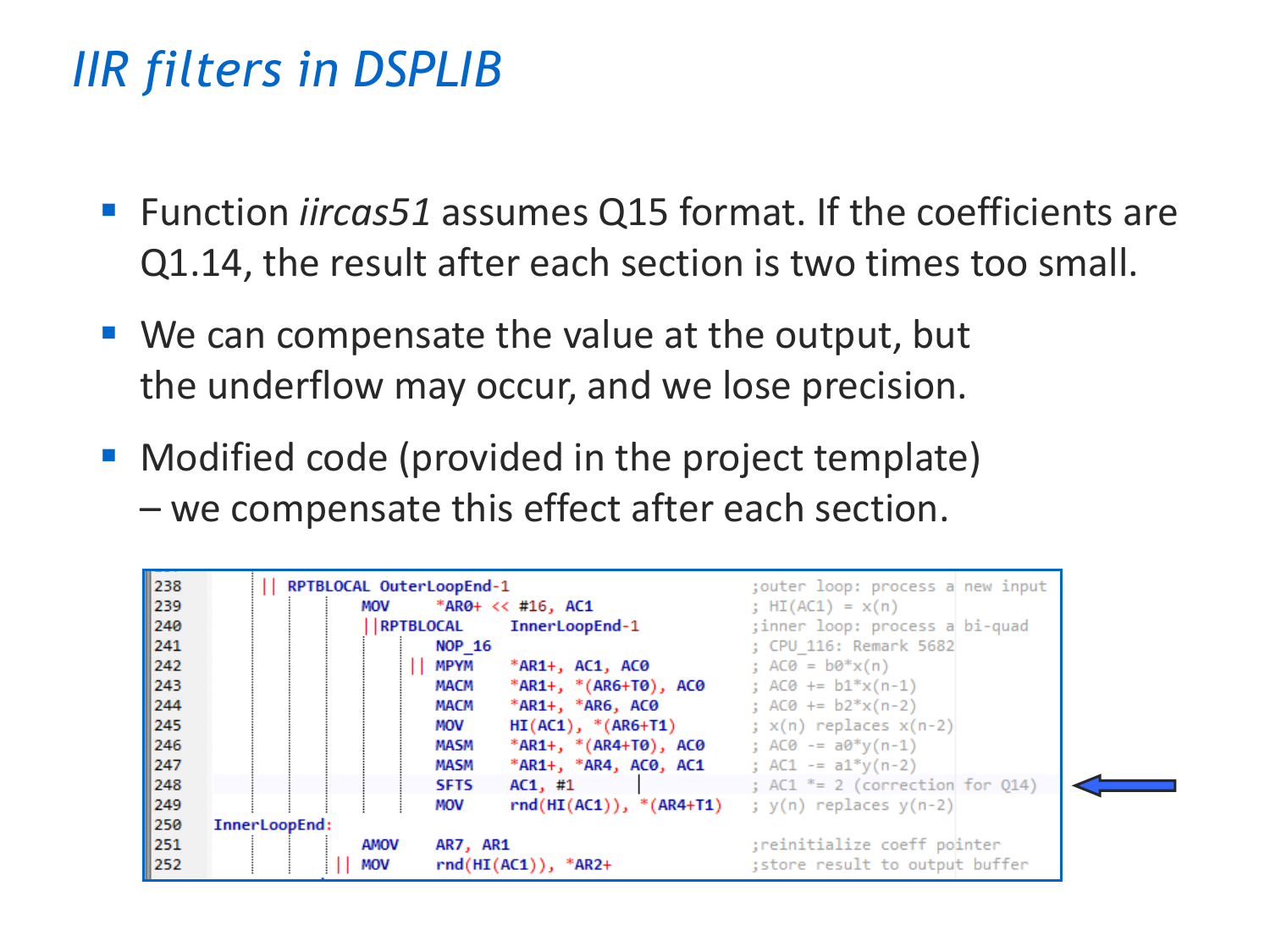Declaration of coefficients (4 sections) and the work buffer

WARNING: we omit *a0* coefficient!

|     | const int iir filter $\lceil \cdot \rceil = \{$ |                                                               |  |  |
|-----|-------------------------------------------------|---------------------------------------------------------------|--|--|
| 62, |                                                 | 124, 62, -28801, 12665                                        |  |  |
|     |                                                 | 63, 126, 63, -29307, 13176                                    |  |  |
| 65, | 131,                                            | 65, -30291, 14168                                             |  |  |
| 68, | 137,                                            | 68, $-31681$ , $15570$ ;                                      |  |  |
|     |                                                 |                                                               |  |  |
|     |                                                 | $\int$ int buffer $[17]$ ; // remember to fill it with zeros! |  |  |

Filtering the sample in *input* and writing the result to *output*:

iircas51(&input, (DATA\*)iir\_filter, &output, buffer, 4, 1);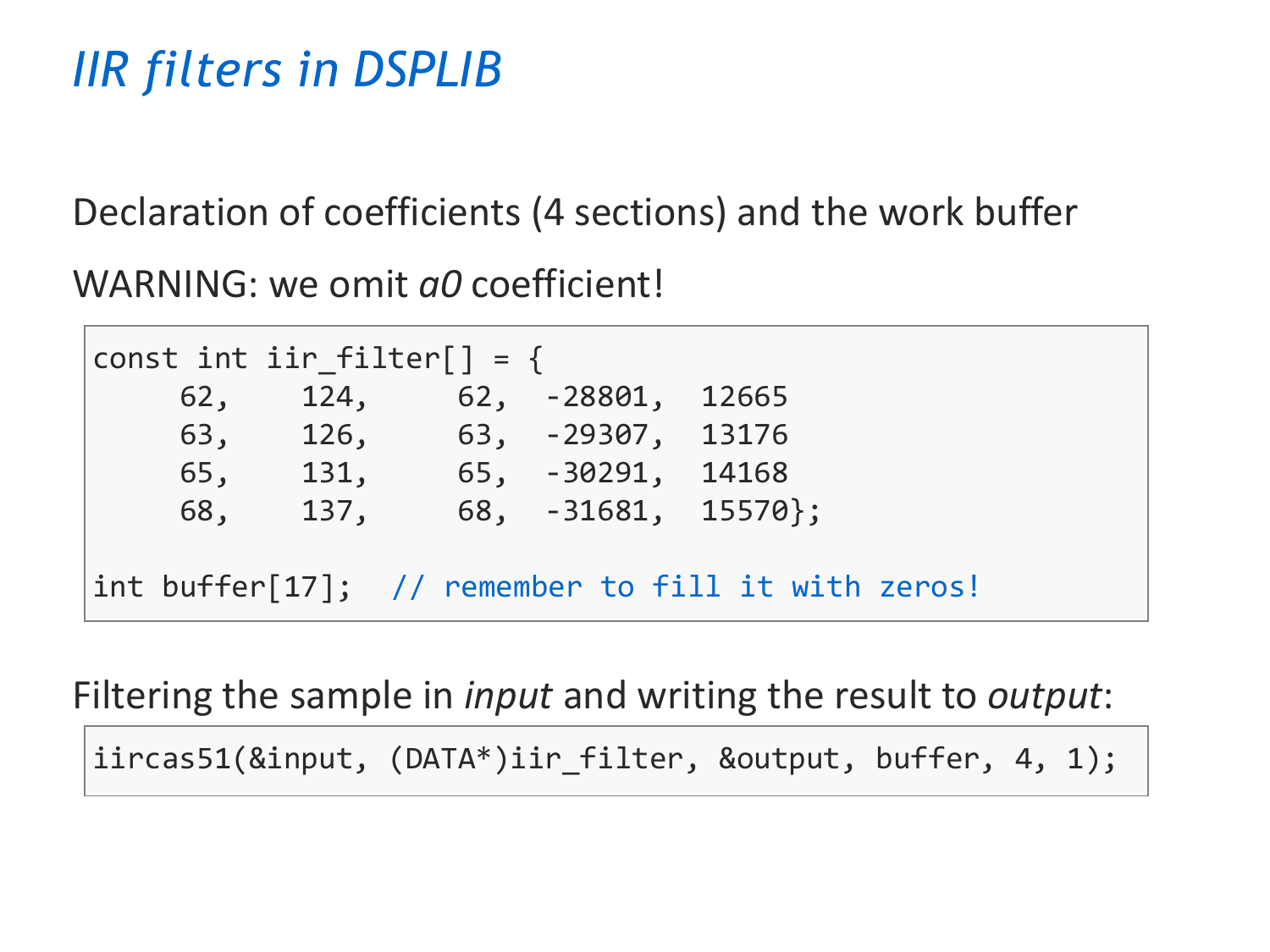## *Summary – FIR filters on DSP*

From the point of view of DSP implementation:

- **FIR filters require significantly more multiplications and** additions than IIR filters to achieve the same result.
- Features of DSPs allow for fast FIR filter implementation:
	- instructions: MAC, dual MAC, FIRLS, etc.,
	- fast loop execution without overhead,
	- special addressing modes, e.g. circular addressing.
- Therefore, FIR filters are usually the first choice in modern DSP applications.
- For "long" filters it is recommended to use spectral convolution (OLA algorithm).